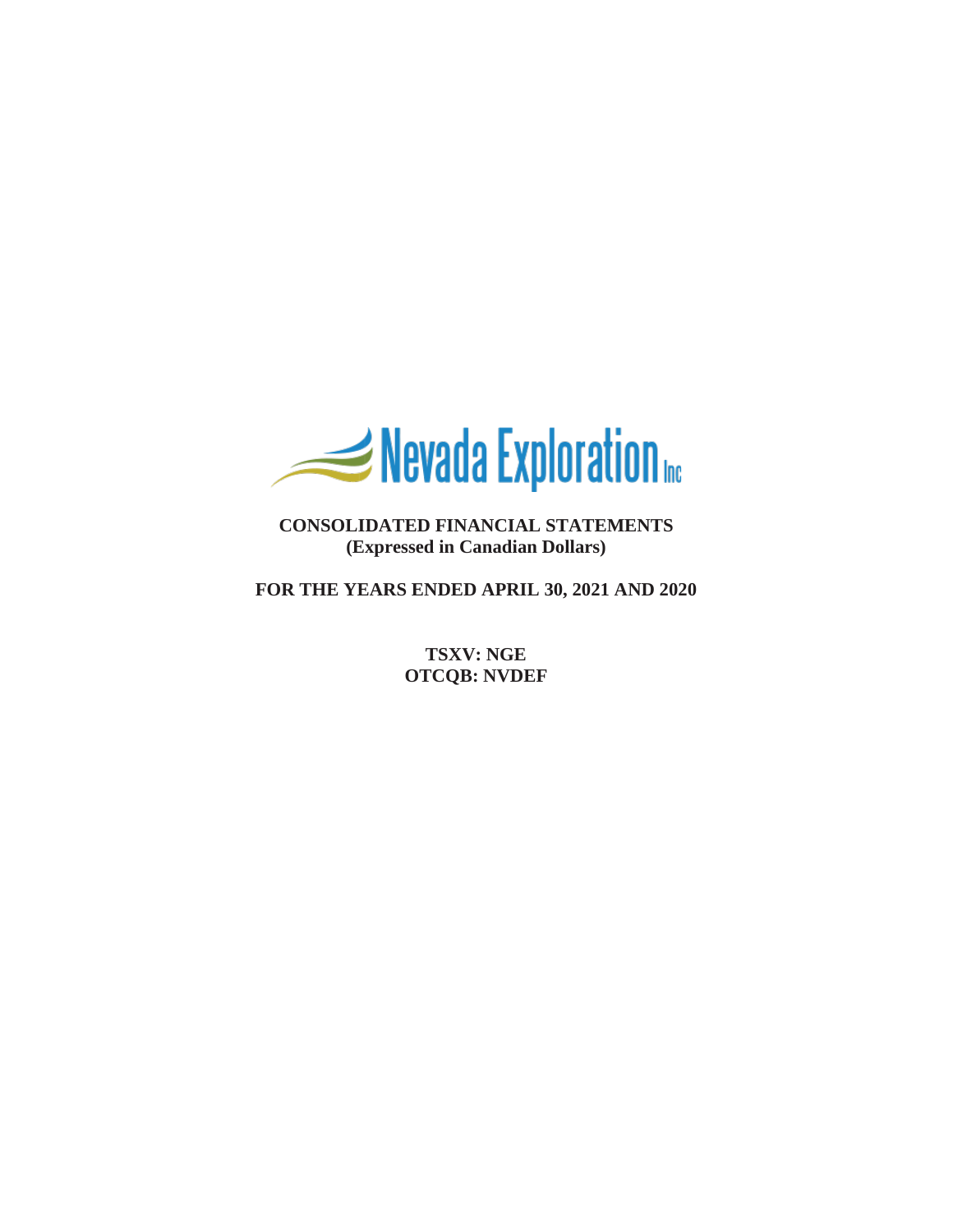

### **INDEPENDENT AUDITOR'S REPORT**

To the Shareholders of Nevada Exploration Inc.

### *Opinion*

We have audited the consolidated financial statements of Nevada Exploration Inc. (the "Company"), which comprise the consolidated statements of financial position as at April 30, 2021 and 2020 and the consolidated statements of loss and comprehensive loss, changes in equity and cash flows for the years then ended, and notes to the consolidated financial statements, including a summary of significant accounting policies.

In our opinion, the accompanying consolidated financial statements present fairly, in all material respects, the consolidated financial position of the Company as at April 30, 2021 and 2020, and its consolidated financial performance and its consolidated cash flows for the years then ended in accordance with International Financial Reporting Standards.

### *Basis for Opinion*

We conducted our audit in accordance with Canadian generally accepted auditing standards. Our responsibilities under those standards are further described in the *Auditor's Responsibilities for the Audit of the Consolidated Financial Statements* section of our report. We are independent of the Company in accordance with the ethical requirements that are relevant to our audit of the consolidated financial statements in Canada, and we have fulfilled our other ethical responsibilities in accordance with these requirements. We believe that the audit evidence we have obtained is sufficient and appropriate to provide a basis for our opinion.

### *Material Uncertainty Related to Going Concern*

We draw attention to Note 1 in the consolidated financial statements, which indicates that the Company incurred a net loss of \$3,347,599 during the year ended April 30, 2021 and that further funds will be required to fund activities for the upcoming year. As stated in Note 1, these events or conditions, along with other matters that are set forth in Note 1, indicate that a material uncertainty exists that may cast significant doubt on the Company's ability to continue as a going concern. Our opinion is not modified in respect of this matter.

# *Other Information*

Management is responsible for the other information. The other information comprises the Management's Discussion and Analysis.

Our opinion on the consolidated financial statements does not cover the other information and we do not express any form of assurance conclusion thereon.

In connection with our audit of the consolidated financial statements, our responsibility is to read the other information and, in doing so, consider whether the other information is materially inconsistent with the consolidated financial statements or our knowledge obtained in the audit or otherwise appears to be materially misstated.

We obtained Management's Discussion and Analysis prior to the date of this auditor's report. If, based on the work we have performed, we conclude that there is a material misstatement of this other information, we are required to report that fact. We have nothing to report in this regard.

#### *Responsibilities of Management and Those Charged with Governance for the Consolidated Financial Statements*

Management is responsible for the preparation and fair presentation of the consolidated financial statements in accordance with International Financial Reporting Standards, and for such internal control as management determines is necessary to enable the preparation of consolidated financial statements that are free from material misstatement, whether due to fraud or error.

THE POWER OF BEING UNDERSTOOD AUDIT | TAX | CONSULTING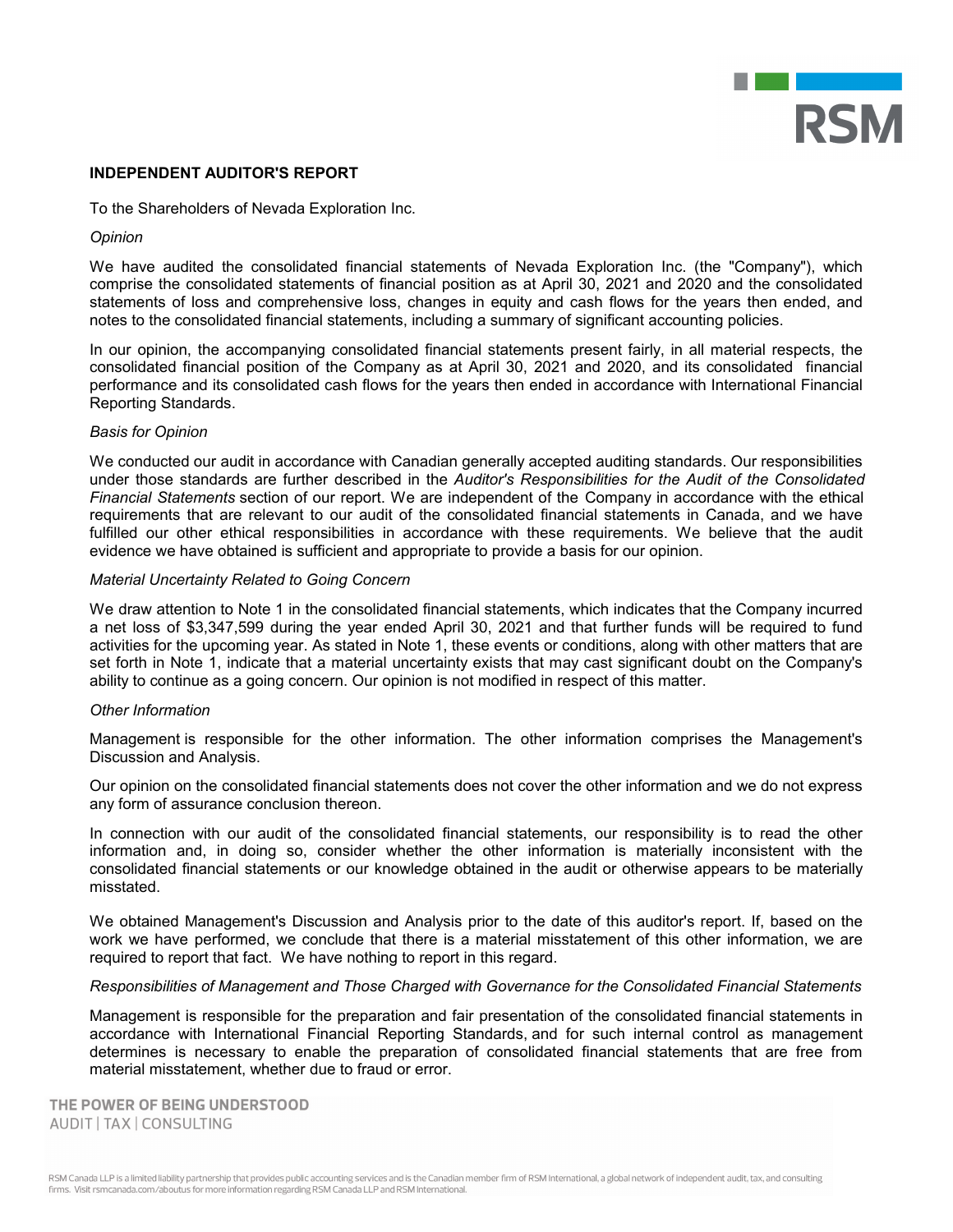In preparing the consolidated financial statements, management is responsible for assessing the Company's ability to continue as a going concern, disclosing, as applicable, matters related to going concern and using the going concern basis of accounting unless management either intends to liquidate the Company or to cease operations, or has no realistic alternative but to do so.

Those charged with governance are responsible for overseeing the Company's financial reporting process.

# *Auditor's Responsibilities for the Audit of the Consolidated Financial Statements*

Our objectives are to obtain reasonable assurance about whether the consolidated financial statements as a whole are free from material misstatement, whether due to fraud or error, and to issue an auditor's report that includes our opinion. Reasonable assurance is a high level of assurance, but is not a guarantee that an audit conducted in accordance with Canadian generally accepted auditing standards will always detect a material misstatement when it exists. Misstatements can arise from fraud or error and are considered material if, individually or in the aggregate, they could reasonably be expected to influence the economic decisions of users taken on the basis of these consolidated financial statements.

As part of an audit in accordance with Canadian generally accepted auditing standards, we exercise professional judgment and maintain professional skepticism throughout the audit. We also:

- Identify and assess the risks of material misstatement of the consolidated financial statements, whether due to fraud or error, design and perform audit procedures responsive to those risks, and obtain audit evidence that is sufficient and appropriate to provide a basis for our opinion. The risk of not detecting a material misstatement resulting from fraud is higher than for one resulting from error, as fraud may involve collusion, forgery, intentional omissions, misrepresentations, or the override of internal control.
- Obtain an understanding of internal control relevant to the audit in order to design audit procedures that are appropriate in the circumstances, but not for the purpose of expressing an opinion on the effectiveness of the Company's internal control.
- Evaluate the appropriateness of accounting policies used and the reasonableness of accounting estimates and related disclosures made by management.
- Conclude on the appropriateness of management's use of the going concern basis of accounting and, based on the audit evidence obtained, whether a material uncertainty exists related to events or conditions that may cast significant doubt on the Company's ability to continue as a going concern. If we conclude that a material uncertainty exists, we are required to draw attention in our auditor's report to the related disclosures in the consolidated financial statements or, if such disclosures are inadequate, to modify our opinion. Our conclusions are based on the audit evidence obtained up to the date of our auditor's report. However, future events or conditions may cause the Company to cease to continue as a going concern.
- Evaluate the overall presentation, structure and content of the consolidated financial statements, including the disclosures, and whether the consolidated financial statements represent the underlying transactions and events in a manner that achieves fair presentation.

We communicate with those charged with governance regarding, among other matters, the planned scope and timing of the audit and significant audit findings, including any significant deficiencies in internal control that we identify during our audit.

We also provide those charged with governance with a statement that we have complied with relevant ethical requirements regarding independence, and to communicate with them all relationships and other matters that may reasonably be thought to bear on our independence, and where applicable, related safeguards.

The engagement partner on the audit resulting in this independent auditor's report is Mark Jakovcic.

RSM Canada LLP

Chartered Professional Accountants Licensed Public Accountants August 24, 2021 Toronto, Ontario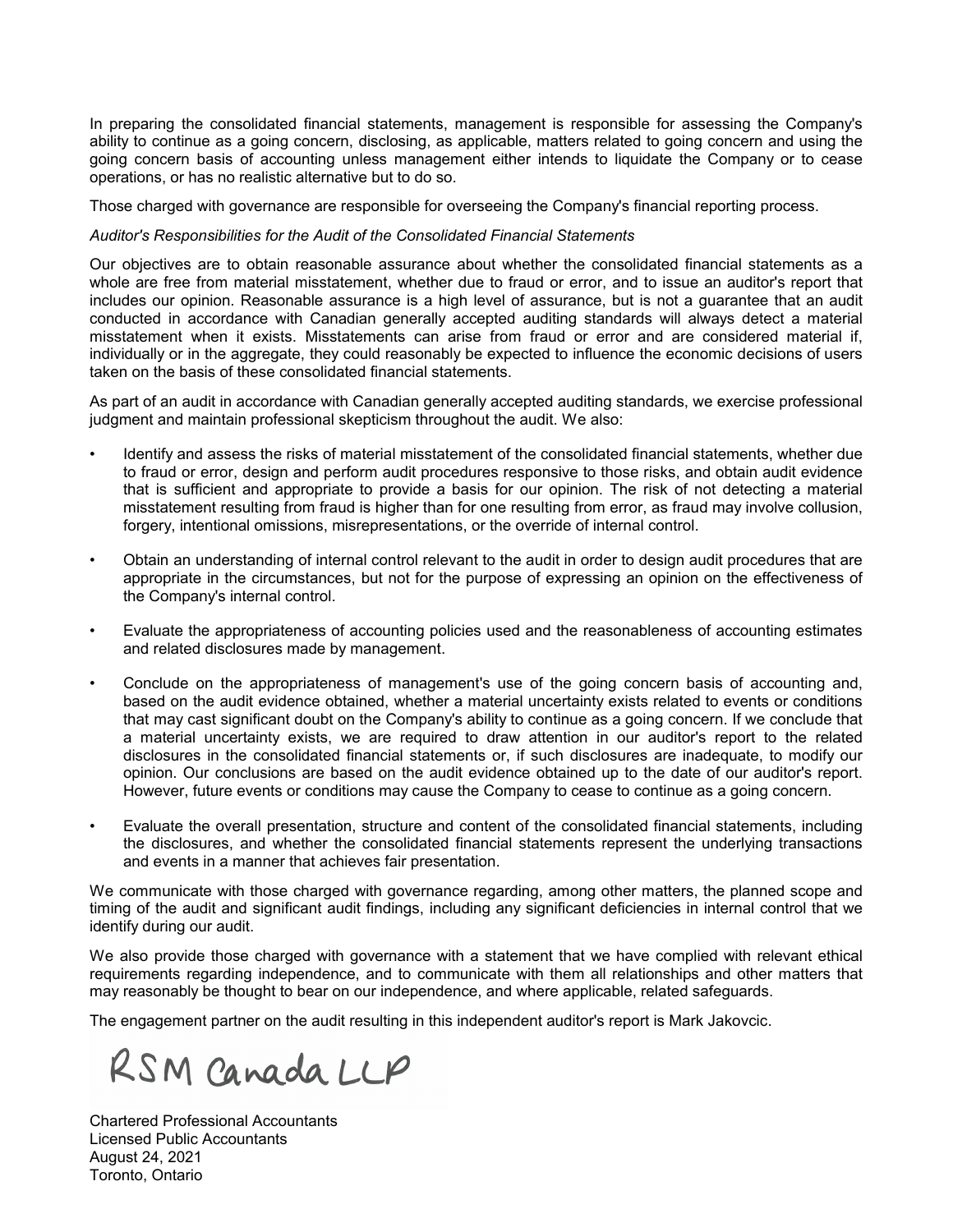# **NEVADA EXPLORATION INC.**

÷

CONSOLIDATED STATEMENTS OF FINANCIAL POSITION (Expressed in Canadian Dollars) AS AT

|                                                                                                                                                  |          |                | April 30,<br>2021                         |               | April 30,<br>2020                       |
|--------------------------------------------------------------------------------------------------------------------------------------------------|----------|----------------|-------------------------------------------|---------------|-----------------------------------------|
| <b>ASSETS</b>                                                                                                                                    |          |                |                                           |               |                                         |
| <b>Current assets</b><br>Cash and cash equivalents<br>Other receivables (Note 3)                                                                 |          |                | \$<br>1,026,796<br>19,254                 | \$            | 49,174<br>109,163                       |
| Prepaid expenses (Note 4)<br>Short term investments (Note 5)                                                                                     |          |                | 288,037<br>40,119                         |               | 9,349<br>8,503                          |
| <b>Total current assets</b>                                                                                                                      |          |                | 1,374,206                                 |               | 176,189                                 |
| <b>Non-current assets</b><br>Equipment and intangible assets (Note 7)<br>Deposits and bonds (Note 9)                                             |          |                | 202,903<br>72,925                         |               | 174,006<br>98,314                       |
| <b>Total non-current assets</b>                                                                                                                  |          |                | 275,828                                   |               | 272,320                                 |
| <b>Total assets</b>                                                                                                                              |          |                | \$<br>1,650,034                           | \$            | 448,509                                 |
| <b>LIABILITIES AND EQUITY</b>                                                                                                                    |          |                |                                           |               |                                         |
| <b>Current liabilities</b><br>Accounts payable and accrued liabilities (Notes 6 and 10)                                                          |          |                | \$<br>502,576                             | \$            | 315,929                                 |
| <b>Total liabilities</b>                                                                                                                         |          |                | 502,576                                   |               | 315,929                                 |
| <b>Equity</b><br>Capital stock (Note 11)<br>Reserves (Note 11)<br>Deficit                                                                        |          |                | 31,767,966<br>5,117,687<br>(35, 738, 195) |               | 29,626,721<br>3,398,405<br>(32,892,546) |
| <b>Total equity</b>                                                                                                                              |          |                | 1,147,458                                 |               | 132,580                                 |
| <b>Total liabilities and equity</b>                                                                                                              |          |                | \$<br>1,650,034                           | $\mathcal{S}$ | 448,509                                 |
| Nature of operations, continuance of operations and going concern (Note 1)<br><b>Commitments</b> (Note 13)<br>Subsequent events (Note 11 and 17) |          |                |                                           |               |                                         |
| Approved and authorized on behalf of the Board on: August 24, 2021                                                                               |          |                |                                           |               |                                         |
| "Wade Hodges"                                                                                                                                    | Director | "Dennis Higgs" | Director                                  |               |                                         |

The accompanying notes are an integral part of these consolidated financial statements.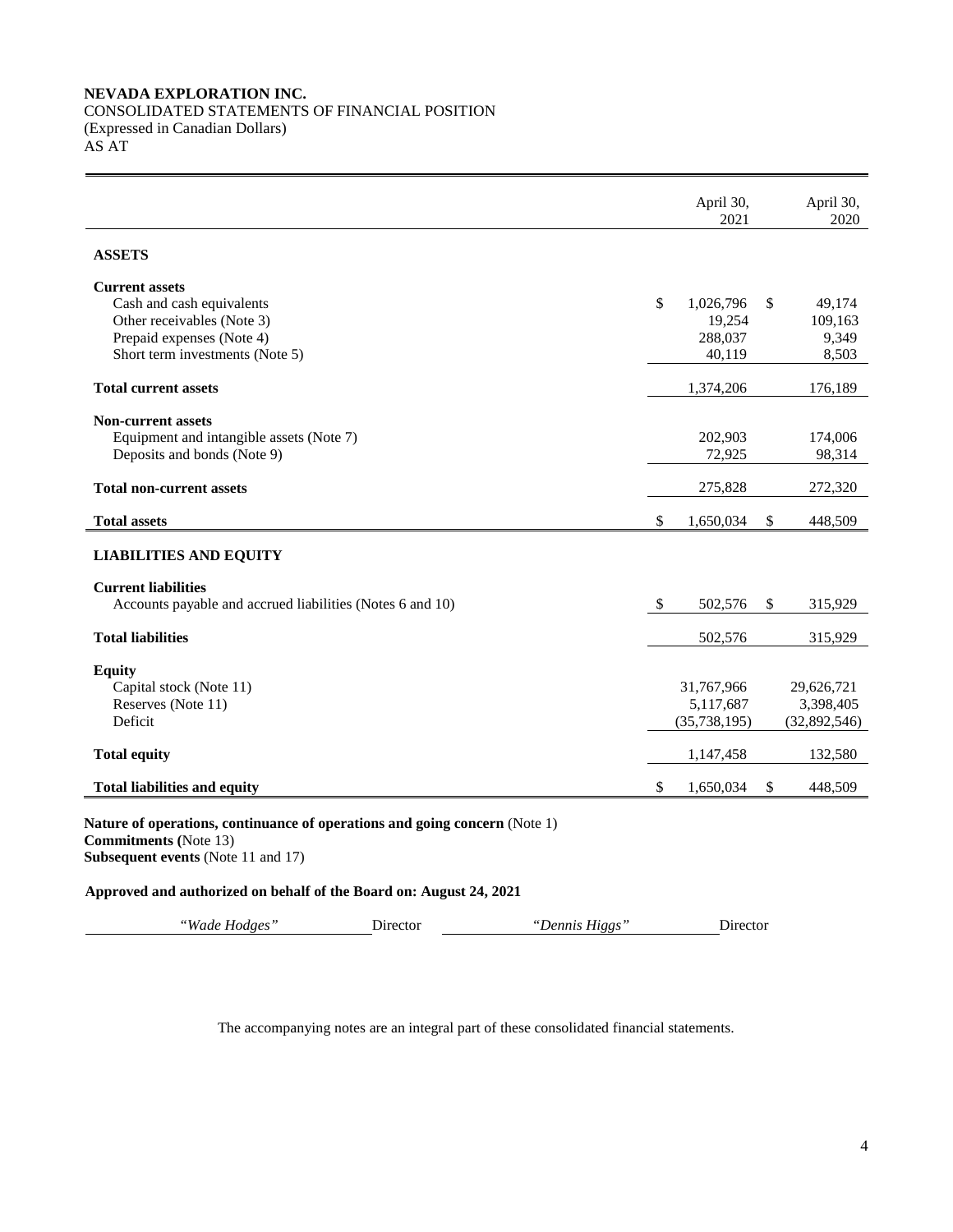# **NEVADA EXPLORATION INC.**

CONSOLIDATED STATEMENTS OF LOSS AND COMPREHENSIVE LOSS

(Expressed in Canadian Dollars)

|                                                                                       | Year ended<br>April 30,<br>2021 |                  |    | Year ended<br>April 30,<br>2020 |
|---------------------------------------------------------------------------------------|---------------------------------|------------------|----|---------------------------------|
| <b>EXPENSES</b>                                                                       |                                 |                  |    |                                 |
| Amortization (Note 7)                                                                 | \$                              | 91,395           | \$ | 81,299                          |
| Equipment and vehicles                                                                |                                 | 62               |    | 46,464                          |
| Exploration and evaluation expenditures (Note 8)                                      |                                 | 1,430,084        |    | 3,361,143                       |
| Filing fees                                                                           |                                 | 70,066           |    | 80,709                          |
| Foreign exchange                                                                      |                                 | 30,633           |    | 2,383                           |
| Interest and bank charges                                                             |                                 | 5,472            |    | 4,818                           |
| Investor relations                                                                    |                                 | 239,666          |    | 213,490                         |
| Office expenses and other                                                             |                                 | 111,370          |    | 127,685                         |
| Professional fees and consultants (Note 6)                                            |                                 | 256,087          |    | 251,114                         |
| Rent                                                                                  |                                 | 137,678          |    | 166,466                         |
| Salaries (Note 6)                                                                     |                                 | 355,734          |    | 468,505                         |
| Share-based payments (Note 6 and 11)                                                  |                                 | 640,751          |    | 286,494                         |
| Travel                                                                                |                                 | 8,527            |    | 51,395                          |
| <b>Total operating expenses</b>                                                       |                                 | (3,377,525)      |    | (5, 141, 965)                   |
| <b>OTHER INCOME (EXPENSE)</b>                                                         |                                 |                  |    |                                 |
| Loss on disposal of equipment                                                         |                                 | (1,793)          |    |                                 |
| Interest income                                                                       |                                 | 103              |    | 4,844                           |
| Unrealized gain on short term investments (Note 5)                                    |                                 | 31,616           |    | 1,701                           |
| <b>Total other items</b>                                                              |                                 | 29,926           |    | 6,545                           |
|                                                                                       |                                 |                  |    |                                 |
| Net loss for the year                                                                 |                                 | (3,347,599)      |    | (5, 135, 420)                   |
| OTHER COMPREHENSIVE INCOME (LOSS)<br>Item that may be reclassified to profit or loss: |                                 |                  |    |                                 |
| Currency translation adjustment                                                       |                                 | (17, 924)        |    | 10,504                          |
| Total comprehensive loss for the year                                                 | \$                              | $(3,365,523)$ \$ |    | (5, 124, 916)                   |
| Basic and diluted loss per common share                                               | \$                              | (0.03)           | \$ | (0.06)                          |
|                                                                                       |                                 |                  |    |                                 |
| Weighted average number of common shares<br>Outstanding                               |                                 | 113.327.264      |    | 92,305,467                      |

The accompanying notes are an integral part of these consolidated financial statements.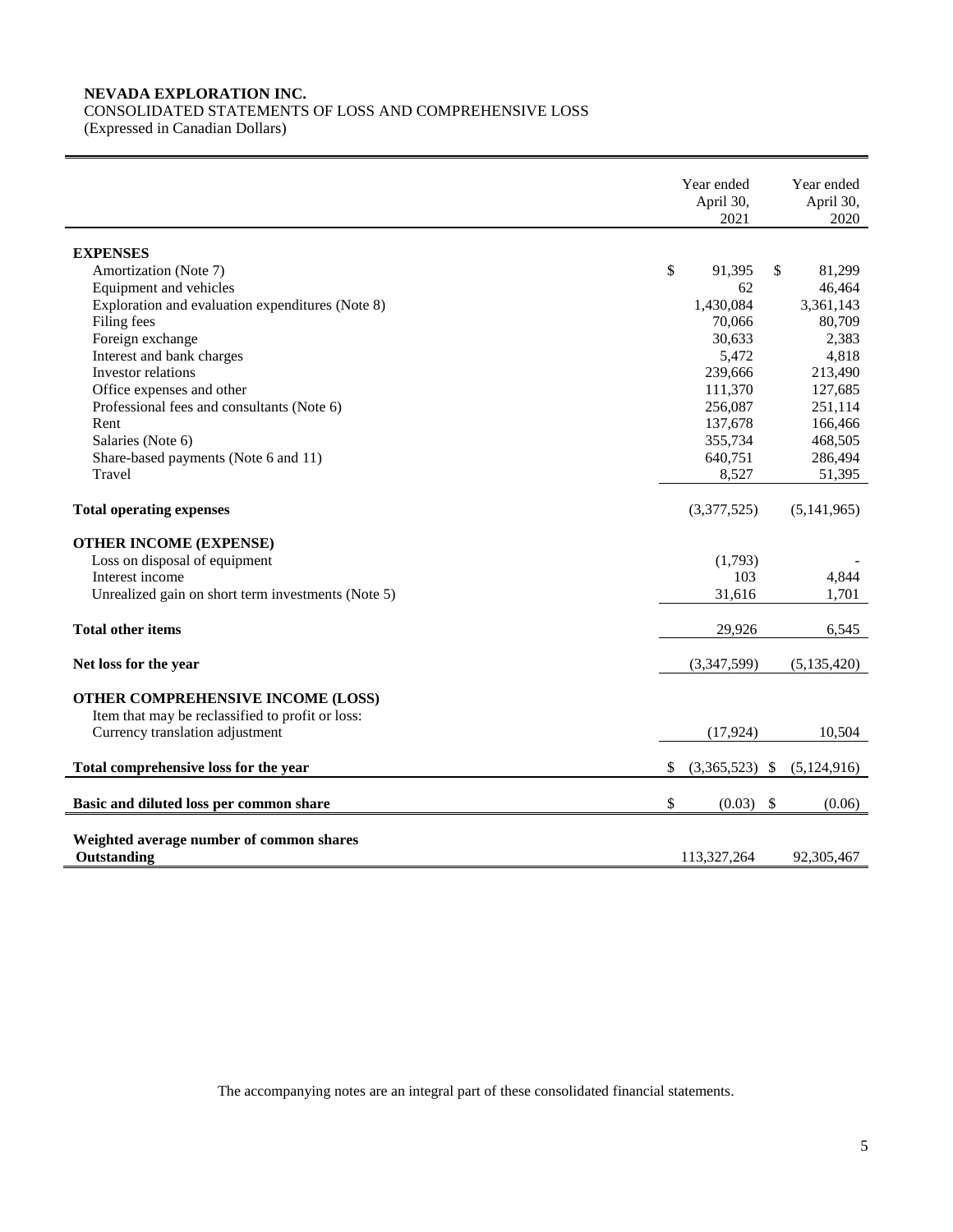# **NEVADA EXPLORATION INC.** CONSOLIDATED STATEMENTS OF CHANGES IN EQUITY (Expressed in Canadian Dollars)

|                                             | Capital Stock              |                     | Reserves             |               |                          |    |                         |     |                   |    |                    |               |                 |
|---------------------------------------------|----------------------------|---------------------|----------------------|---------------|--------------------------|----|-------------------------|-----|-------------------|----|--------------------|---------------|-----------------|
|                                             | <b>Shares</b><br>(Note 11) | Amount<br>(Note 11) | Options<br>(Note 11) |               | Warrants<br>(Note 11)    |    | Currency<br>Translation |     | Total<br>Reserves |    | Deficit            |               | Total<br>Equity |
| Balance, May 1, 2019                        | 87,331,559 \$              | 27,306,958          | \$<br>1,633,261      | \$            | 1,015,688                | \$ | (35,889)                | \$  | 2,613,060         |    | $$^{(27,869,073)}$ | -\$           | 2,050,945       |
| Private placements                          | 14,095,707                 | 2,960,000           |                      |               |                          |    |                         |     |                   |    |                    |               | 2,960,000       |
| Relative fair value of unit warrants issued |                            | (583, 803)          |                      |               | 583,803                  |    |                         |     | 583,803           |    |                    |               |                 |
| Finder's unit shares                        | 417,550                    | 87,815              |                      |               |                          |    |                         |     |                   |    |                    |               | 87,815          |
| Finder's unit warrants                      |                            | (18,066)            | $\overline{a}$       |               | 18,066                   |    |                         |     | 18,066            |    |                    |               |                 |
| Share issuance costs                        |                            | (136, 758)          |                      |               |                          |    |                         |     |                   |    |                    |               | (136,758)       |
| Share-based payments                        |                            |                     | 286,494              |               |                          |    |                         |     | 286,494           |    |                    |               | 286,494         |
| Warrants exercised                          | 30,000                     | 10,575              |                      |               | (1,575)                  |    |                         |     | (1,575)           |    |                    |               | 9,000           |
| Options expired/forfeited                   |                            |                     | (111, 947)           |               |                          |    |                         |     | (111, 947)        |    | 111,947            |               |                 |
| Currency translation adjustment             |                            |                     |                      |               |                          |    | 10,504                  |     | 10,504            |    |                    |               | 10,504          |
| Net loss for the year                       |                            |                     |                      |               |                          |    | $\overline{a}$          |     | ÷.                |    | (5, 135, 420)      |               | (5, 135, 420)   |
| Balance, April 30, 2020                     | 101,874,816 \$             | 29,626,721          | \$<br>1,807,808      | -S            | 1,615,982                | -S | (25, 385)               | \$. | 3,398,405         | \$ | (32,892,546)       | -\$           | 132,580         |
| Balance, May 1, 2020                        | 101,874,816                | 29,626,721<br>\$    | \$<br>1,807,808      | <sup>\$</sup> | 1,615,982 \$             |    | (25, 385)               |     | 3,398,405         | S. | (32,892,546)       | <sup>\$</sup> | 132,580         |
| Private placements                          | 28,948,000                 | 3,806,000           |                      |               |                          |    |                         |     |                   |    |                    |               | 3,806,000       |
| Relative fair value of unit warrants issued |                            | (1,337,668)         |                      |               | 1,337,668                |    |                         |     | 1,337,668         |    |                    |               |                 |
| Finder's shares                             | 639,744                    | 79,968              |                      |               |                          |    |                         |     |                   |    |                    |               | 79,968          |
| Finder's warrants                           |                            | (115,669)           |                      |               | 115,669                  |    |                         |     | 115.669           |    |                    |               |                 |
| Options exercised                           | 300,000                    | 89,900              | (44,900)             |               | ٠                        |    |                         |     | (44,900)          |    |                    |               | 45,000          |
| Share issuance costs                        |                            | (191, 318)          |                      |               |                          |    |                         |     |                   |    |                    |               | (191, 318)      |
| Share-based payments                        |                            |                     | 640,751              |               |                          |    |                         |     | 640.751           |    |                    |               | 640,751         |
| Options expired/forfeited                   |                            |                     | (501,950)            |               |                          |    |                         |     | (501, 950)        |    | 501,950            |               |                 |
| Warrants expired                            |                            | 35,105              | $\sim$               |               | (35, 105)                |    |                         |     | (35,105)          |    | L.                 |               |                 |
| Revaluation of warrants on extension        |                            | (225,073)           | $\overline{a}$       |               | 225,073                  |    |                         |     | 225,073           |    |                    |               |                 |
| Currency translation adjustment             |                            |                     |                      |               | $\overline{\phantom{a}}$ |    | (17, 924)               |     | (17, 924)         |    |                    |               | (17,924)        |
| Net loss for the year                       |                            |                     |                      |               |                          |    |                         |     |                   |    | (3,347,599)        |               | (3,347,599)     |
| Balance, April 30, 2021                     | 131,762,560                | \$ 31,767,966       | 1,901,709            | -S            | 3,259,287                | -S | (43,309)                | \$  | 5,117,687         | \$ | (35, 738, 195)     | <sup>\$</sup> | 1,147,458       |

The accompanying notes are an integral part of these consolidated financial statements.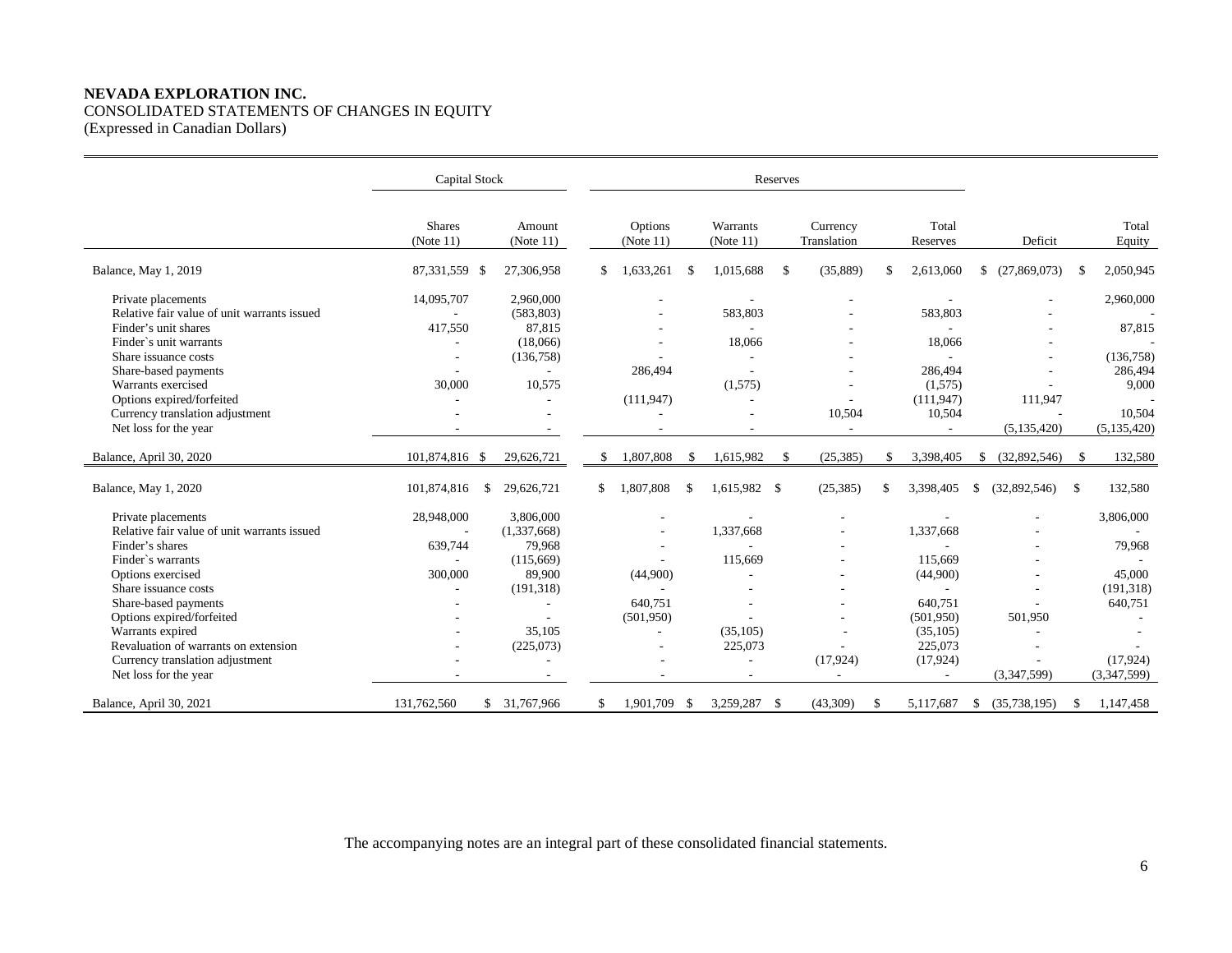# **NEVADA EXPLORATION INC.**

# CONSOLIDATED STATEMENTS OF CASH FLOWS

(Expressed in Canadian Dollars)

|                                                    | Year ended<br>April 30,<br>2021 | Year ended<br>April 30,<br>2020 |
|----------------------------------------------------|---------------------------------|---------------------------------|
| <b>CASH FLOWS FROM OPERATING ACTIVITIES</b>        |                                 |                                 |
| Net loss for the year                              | \$<br>(3,347,599)               | \$<br>(5,135,420)               |
| Items not affecting cash:                          |                                 |                                 |
| Amortization                                       | 91,395                          | 81,299                          |
| Share-based payments                               | 640,751                         | 286,494                         |
| Loss on sale of equipment                          | 1,793                           |                                 |
| Proceeds on sale of equipment                      | 31,497                          |                                 |
| Unrealized gain on short term investments          | (31,616)                        | (1,700)                         |
| Changes in non-cash working capital items:         |                                 |                                 |
| Accounts receivable                                | 89,909                          | (83,740)                        |
| Prepaid expenses                                   | (278, 688)                      | (876)                           |
| Deposits and bonds                                 | 17,250                          | (20, 879)                       |
| Accounts payable and accrued liabilities           | 186,647                         | 199,989                         |
| Net cash used in operating activities              | (2,598,661)                     | (4,674,833)                     |
| <b>CASH FLOWS FROM INVESTING ACTIVITIES</b>        |                                 |                                 |
| Acquisition of equipment and intangible assets     | (169, 530)                      | (39, 721)                       |
| Net cash used in investing activities              | (169, 530)                      | (39, 721)                       |
| <b>CASH FLOWS FROM FINANCING ACTIVITIES</b>        |                                 |                                 |
| Proceeds from private placement                    | 3,806,000                       | 2,960,000                       |
| Share issuance costs                               | (111,350)                       | (48, 943)                       |
| Proceeds from warrants exercised                   |                                 | 9,000                           |
| Proceeds from options exercised                    | 45,000                          |                                 |
| Net cash provided by financing activities          | 3,739,650                       | 2,920,057                       |
| <b>Effect of foreign exchange</b>                  | 6,163                           | 2,455                           |
| Change in cash and cash equivalents for the year   | 977,622                         | (1,792,042)                     |
| Cash and equivalents, beginning of year            | 49,174                          | 1,841,216                       |
| Cash and equivalents, end of year                  | \$<br>1,026,796                 | \$<br>49,174                    |
| Supplemental cash flow information                 |                                 |                                 |
| Issuance of shares for settlement of finders' fees | \$<br>79,968                    | \$<br>87,815                    |

The accompanying notes are an integral part of these consolidated financial statements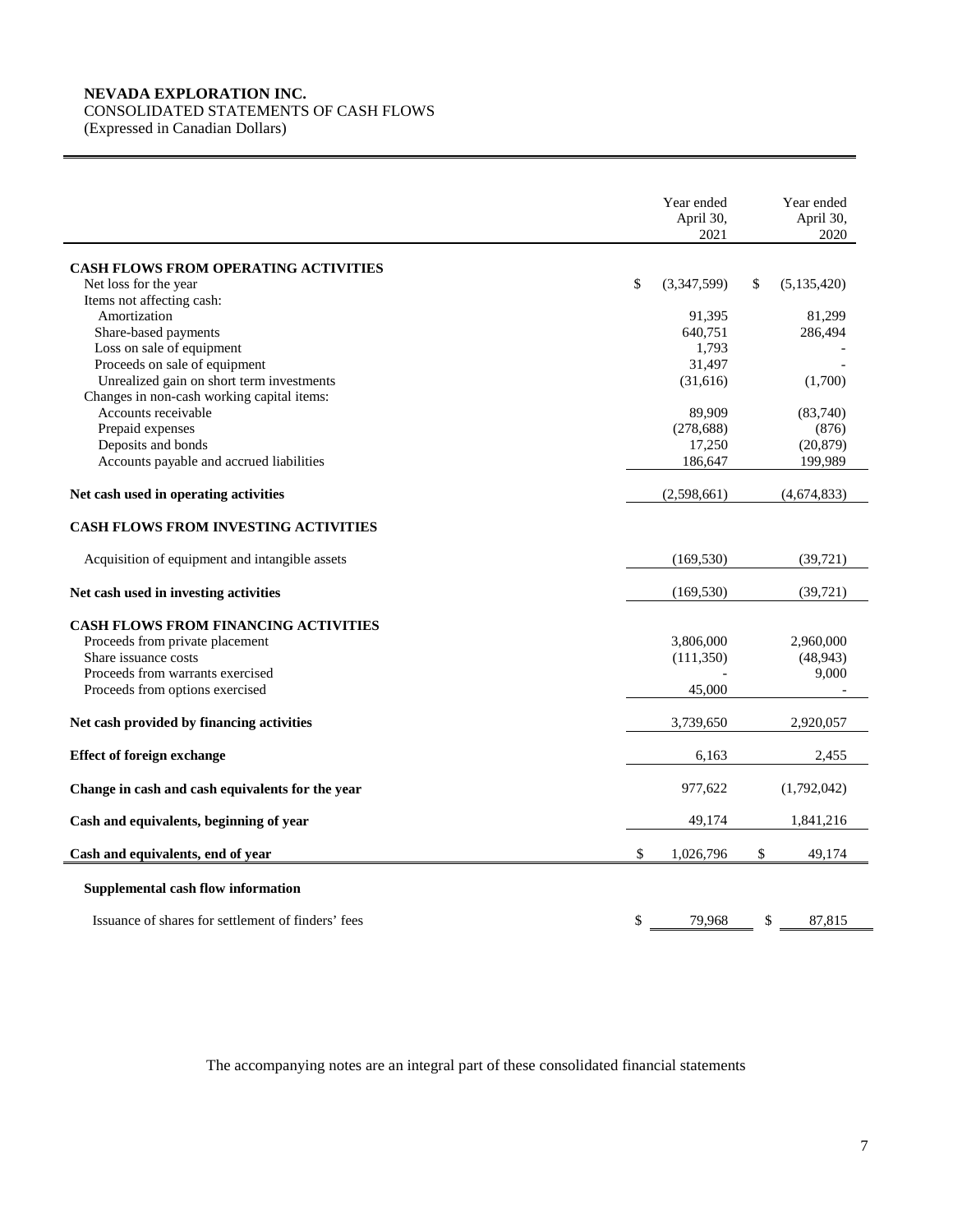### **1. NATURE OF OPERATIONS, CONTINUANCE OF OPERATIONS AND GOING CONCERN**

Nevada Exploration Inc. (the "Company" or "NGE") was incorporated on April 6, 2006 under the Canada Business Corporations Act and is in the business of acquiring and exploring mineral properties.

The Company is listed on the TSX Venture Exchange ("TSX-V") under the trading symbol "NGE" and on the OTCQB marketplace under the trading symbol "NVDEF". The Company's head office is located at Suite 1400 - 885 West Georgia Street, Vancouver, BC V6C 3E8. The Company's registered and records office is located at 25th Floor, 700 West Georgia St., Vancouver, BC V7Y 1B3.

These consolidated financial statements are authorized for issue on behalf of the Board of Directors on August 24, 2021.

### Continuance of operations and going concern

These consolidated financial statements have been prepared on a going-concern basis which presumes the realization of assets and discharge of liabilities in the normal course of business. These consolidated financial statements do not reflect the adjustments to carrying amounts of assets and liabilities and the reported expenses and statement of financial position classifications that would be necessary if the going concern assumption was deemed inappropriate. Such adjustments could be material. The business of mining and exploring for minerals involves a high degree of risk and there can be no assurance that current exploration programs will result in profitable mining operations. The Company's continued existence is dependent upon the preservation of its interests in the underlying properties, the discovery of economically recoverable reserves, the achievement of profitable operations, or the ability of the Company to raise additional financing, or alternatively upon the Company's ability to dispose of its interests on an advantageous basis. The Company has not produced revenues from its exploration activities and does not have a regular source of cash flow, and incurred losses for the year of \$3,347,599 (2020 – \$5,135,420). The Company also has working capital of \$871,630 at April 30, 2021 (April 30, 3020 - working capital deficiency of \$139,740). The Company will periodically have to raise funds to continue operations and, although it has been successful thus far in doing so there is no assurance it will be able to do so in the future. The Company estimates that it will need additional capital to operate for the upcoming year. These material uncertainties cast significant doubt on the Company's ability to continue as a going concern. During the year ended April 30, 2021, the Company received gross proceeds of \$3,806,000 from the issuance of 28,948,000 common shares of the Company and \$45,000 from the exercise of share purchase options.

Since March 2020, the outbreak of the novel strain of coronavirus, specifically identified as "COVID19", has resulted in governments worldwide enacting emergency measures to combat the spread of the virus. These measures have caused material disruption to businesses globally resulting in an economic slowdown. Global equity markets have experienced significant volatility and weakness. Governments and central banks have reacted with significant monetary and fiscal interventions designed to stabilize economic conditions. There is significant ongoing uncertainty surrounding COVID-19 and the extent and duration of the impacts that it may have on our financial position and results, exploration activities, workers, partners, consultants, suppliers and on global financial markets. The Company has taken measures to contain the spread of COVID-19 and is proceeding with its exploration activities, as long as the work environment remains safe.

Although the Company has taken steps to verify title to the properties on which it is conducting exploration and in which it has an interest, in accordance with industry standards for the current stage of exploration of such properties, these procedures do not guarantee the Company's title. Property title may be subject to unregistered prior agreements, unregistered claims and noncompliance with regulatory and environmental requirements.

# **2. SIGNIFICANT ACCOUNTING POLICIES**

#### **Statement of compliance**

These consolidated financial statements have been prepared in accordance with International Financial Reporting Standards ("IFRS") as issued by the International Accounting Standards Board ("IASB") and interpretations issued by the IFRS Interpretations Committee ("IFRIC").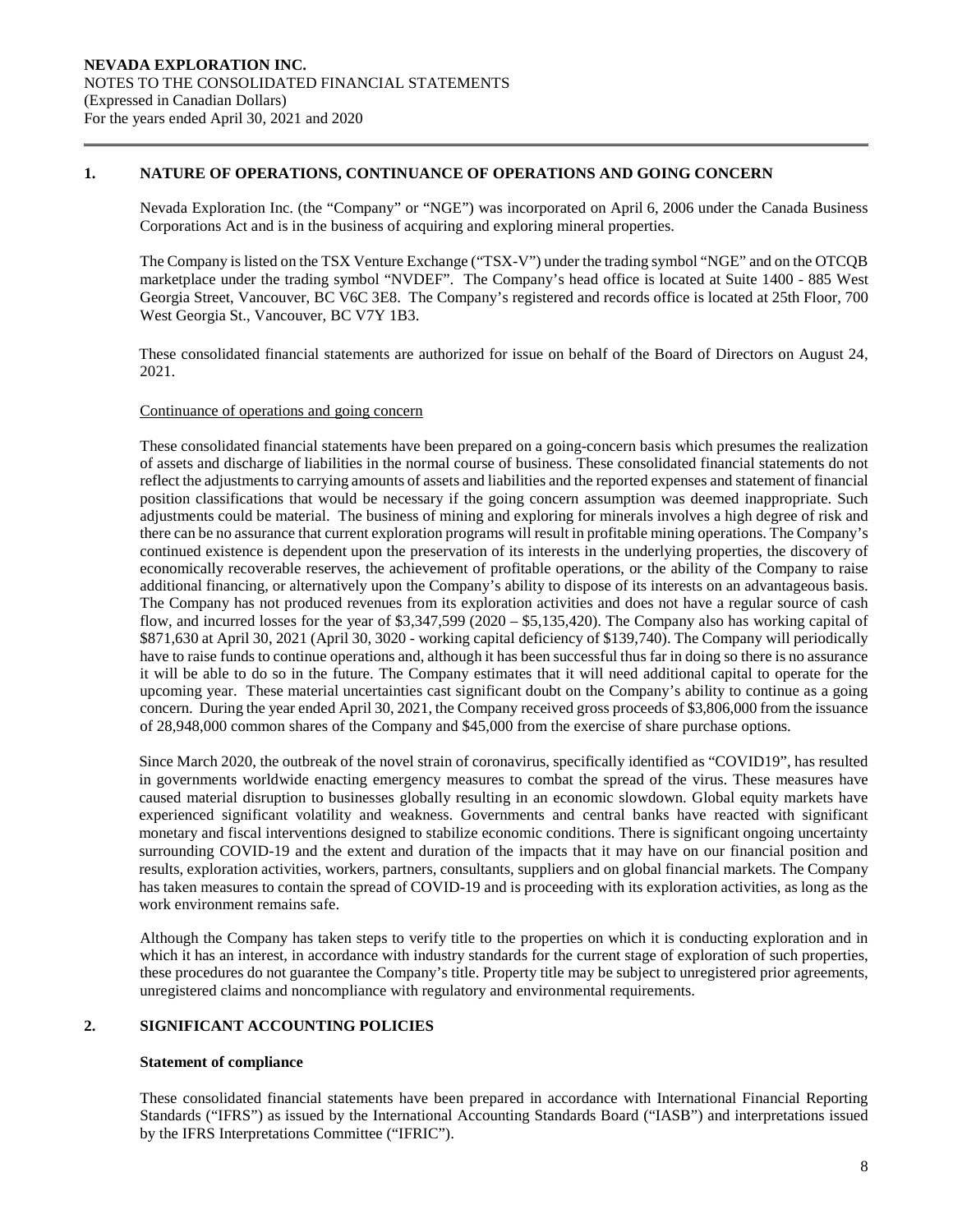### **2. SIGNIFICANT ACCOUNTING POLICIES**

#### **Statement of compliance** (cont'd...)

The significant accounting policies below have been applied consistently to all periods. These periods are based on IFRS effective as of April 30, 2021.

#### **Basis of consolidation**

These consolidated financial statements include the accounts of the Company and its wholly-owned subsidiary Pediment Gold LLC. The financial statements of the Company's subsidiary have been consolidated from the date that control commenced. All inter-company balances and transactions, and income and expenses have been eliminated upon consolidation.

The consolidated financial statements include the financial statements of Nevada Exploration Inc. and its subsidiary listed in the following table:

| Name of Subsidiary | Country of<br>Incorporation | Functional<br>Currency | Ownership<br>Interest | Principal Activity  |  |  |  |
|--------------------|-----------------------------|------------------------|-----------------------|---------------------|--|--|--|
| Pediment Gold LLC  | USA                         | US dollar              | 100%                  | Exploration company |  |  |  |

#### **Use of judgments and estimates**

The preparation of these consolidated financial statements requires management to make certain estimates, judgments and assumptions that affect the reported amounts of assets and liabilities at the date of the financial statements and the reported revenues and expenses during the period.

Significant assumptions about the future and other sources of estimated uncertainty that management has made at the end of the reporting period, that could result in a material adjustment to the carrying amounts of assets and liabilities in the event that the actual results differ from assumptions made, relate to, but are not limited to, the following:

- i) the estimated useful lives of equipment and intangible assets and the related amortization;
- ii) impairment of equipment;
- iii) valuation of share-based payments and warrants;
- iv) estimated amounts for environmental rehabilitation provisions; and
- v) going concern.

#### **Functional and presentation currency**

These consolidated financial statements are presented in Canadian dollars, which is the Company's functional currency. The functional currency of the Company's wholly-owned subsidiary Pediment Gold LLC is the US dollar.

#### **Share issuance costs**

Professional fees, consulting fees and other costs that are directly attributable to financing transactions are charged to capital stock when the related shares are issued. If the financing is not completed share issue costs are charged to profit or loss.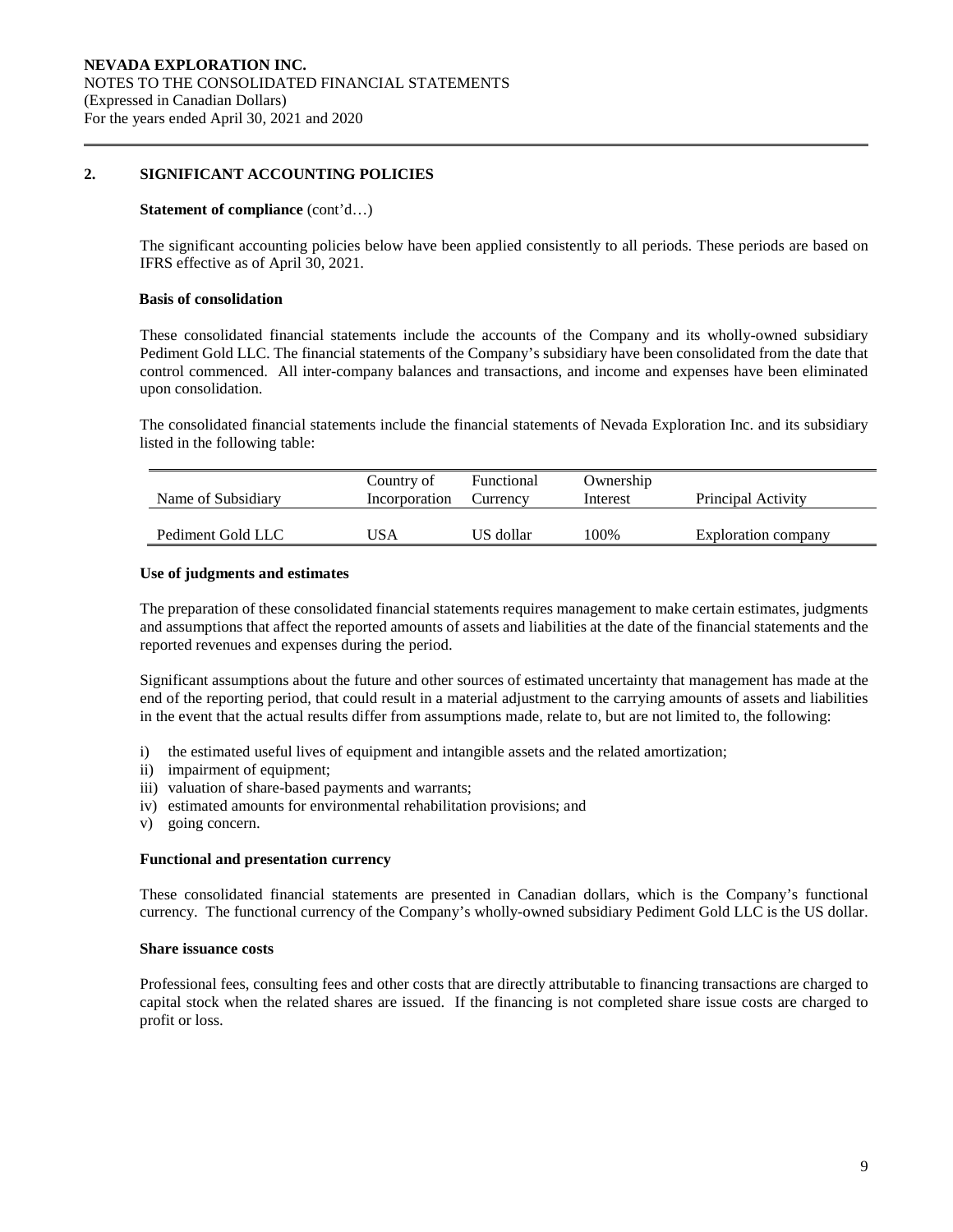### **2. SIGNIFICANT ACCOUNTING POLICIES** (cont'd...)

#### **Cash and cash equivalents**

Cash and cash equivalents consist of cash held with banks and highly liquid short-term investments in high interest saving accounts which can be withdrawn at any time, which, in the opinion of management, is subject to an insignificant risk of changes in value. As at April 30, 2021, the Company held cash and Guaranteed Investment Certificates ("GIC").

#### **Equipment and intangible assets**

Equipment and intangible assets are recorded at historical cost less accumulated amortization and impairment charges. Equipment and intangible assets are amortized on a straight-line basis over their estimated useful lives as follows:

| <b>Exploration equipment</b> | 5 years |
|------------------------------|---------|
| Vehicles                     | 5 years |
| Computer equipment           | 3 years |
| Software                     | 3 years |

The cost of replacing a piece of equipment is recognized in the carrying amount of the equipment if it is probable that the future economic benefits embodied within the part will flow to the Company and its cost can be measured reliably. The carrying amount of the replaced part is derecognized. The costs of the day-to-day servicing of the equipment are recognized in profit or loss as incurred.

Intangible assets acquired separately are measured on initial recognition at cost. Expenditures during the research phase are expensed as incurred. Expenditures during the development phase are capitalized if the Company can demonstrate each of the following criteria: (i) the technical feasibility of completing the intangible asset so that it will be available for use or sale; (ii) its intention to complete the intangible asset and use or sell it; (iii) its ability to use or sell the intangible asset; (iv) how the intangible asset will generate probable future economic benefits; (v) the availability of adequate technical, financial and other resources to complete the development and to use or sell the intangible asset; and (vi) its ability to measure reliably the expenditure attributable to the intangible asset during its development; otherwise, they are expensed as incurred.

Following initial recognition of the development expenditure as an asset, the asset is carried at cost less any accumulated amortization and accumulated impairment losses. Amortization of the asset begins when development is complete and the asset is available for use. It is amortized over the period of expected future benefit. During the period of development, the asset is tested for impairment annually.

#### **Resource properties – exploration and evaluation expenditures**

The Company expenses exploration and evaluation expenditures as incurred. Exploration and evaluation expenditures include acquisition cost of mineral properties, property option payments and evaluation activities. Once a project has been established as commercially viable and technically feasible, related development expenditures are capitalized. This includes costs incurred in preparing the site for mining operations. Capitalization ceases when the mine is capable of commercial production, with the exception of development costs that give rise to a future benefit.

#### **Impairment**

At the end of each reporting date, the carrying amounts of the Company's long-lived assets are reviewed to determine whether there is any indication that those assets may be impaired. If such indication exists, the recoverable amount of the asset is estimated in order to determine the extent of the impairment, if any.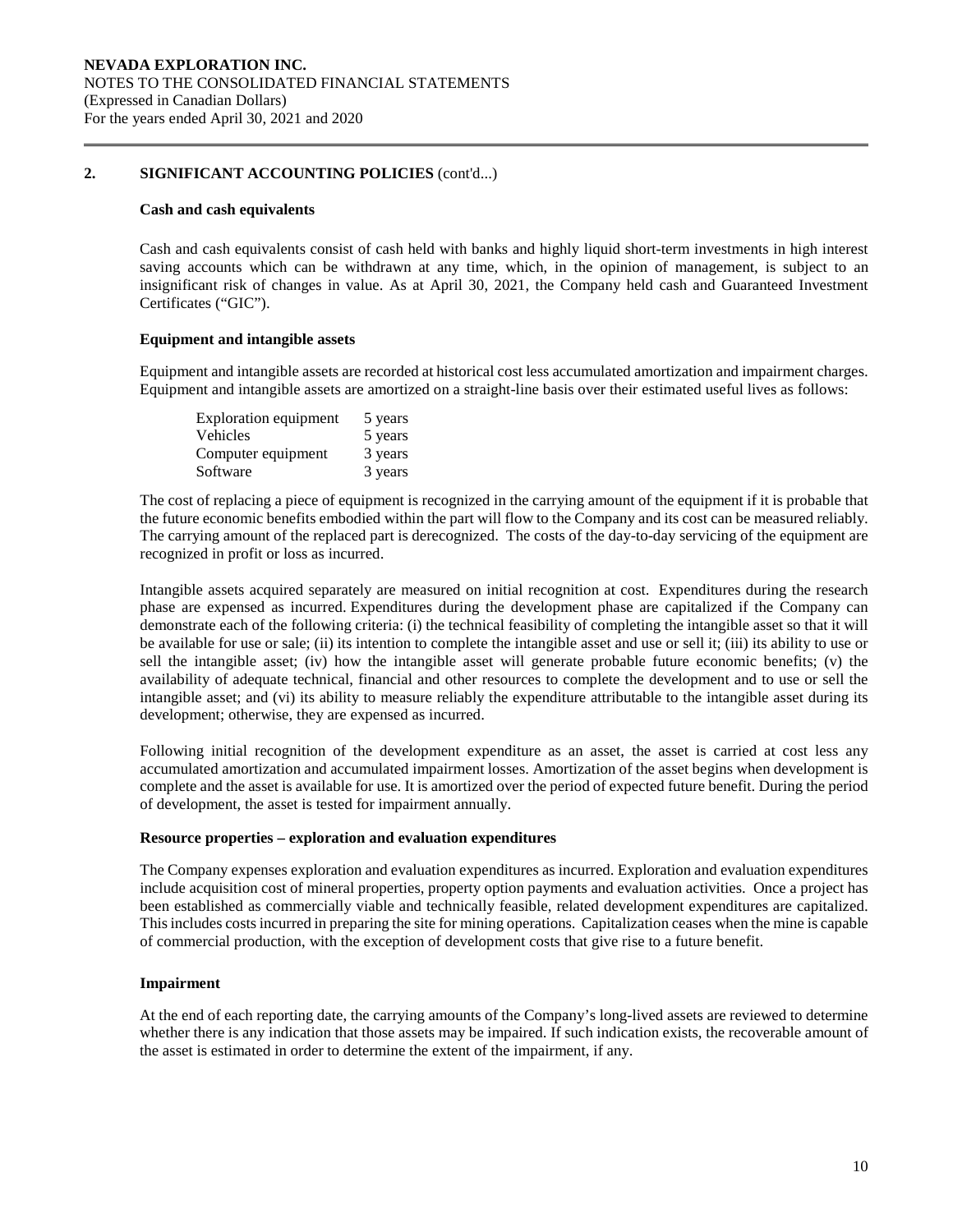### **2. SIGNIFICANT ACCOUNTING POLICIES** (cont'd...)

#### **Impairment** (cont'd…)

Impairment is determined for an individual asset unless the asset does not generate cash inflows that are independent of those generated from other assets or group of assets, in which case, the individual assets are grouped together into cash generating units ("CGU's") for impairment purposes. The recoverable amount is the higher of fair value less costs of disposal and value in use. Fair value is the price that would be received to sell an asset or paid to transfer a liability in an orderly transaction between market participants at the measurement date. In assessing value in use, the estimated future cash flows are discounted to their present value using a pre-tax discount rate that reflects current market assessments of the time value of money and the risks specific to the asset. If the recoverable amount of an asset is estimated to be less than its carrying amount, the carrying amount of the asset is reduced to its recoverable amount and the impairment loss is recognized in profit and loss for the period.

Where an impairment loss subsequently reverses, the carrying amount of the asset (or CGU) is increased to the revised estimate of its recoverable amount, but to an amount that does not exceed the carrying amount that would have been determined had no impairment loss been recognized for the asset (or CGU) in prior years. A reversal of an impairment loss is recognized immediately in profit or loss.

#### **Income taxes**

Income tax expense comprises current and deferred tax. Income tax is recognized in profit or loss except to the extent that it relates to items recognized directly in equity. Current tax expense is the expected tax payable on taxable income for the year, using tax rates enacted or substantively enacted at period end, adjusted for amendments to tax payable with regards to previous years.

Deferred taxes are recorded using the liability method, providing for temporary differences, between the carrying amounts of assets and liabilities for financial reporting purposes and the amounts used for taxation purposes. Temporary differences are not provided for relating to goodwill not deductible for tax purposes, the initial recognition of assets or liabilities that do not affect either accounting or taxable loss, or differences relating to investments in subsidiaries to the extent that they will probably not reverse in the foreseeable future. The amount of deferred tax provided is based on the expected manner of realization or settlement of the carrying amount of assets and liabilities, using tax rates enacted or substantively enacted at the statement of financial position date.

A deferred tax asset is recognized only to the extent that it is probable that future taxable profits will be available against which the asset can be utilized. To the extent that the Company does not consider it probable that a deferred tax asset will be recovered, it does not recognize that excess.

### **Provision for environmental rehabilitation**

The Company recognizes the fair value of a liability for the provision for environmental rehabilitation in the year in which it is incurred when a reliable estimate of fair value can be made.

Changes in the liability for an asset retirement obligation due to the passage of time will be measured by applying an interest method of allocation. The amount will be recognized as an increase in the liability and an accretion expense in the consolidated statement of comprehensive loss. Changes resulting from revisions to the timing or the amount of the original estimate of undiscounted cash flows are recognized as an increase or a decrease to the carrying amount of the liability. As at April 30, 2021 and 2020, the Company has not recorded any provision for environmental rehabilitation.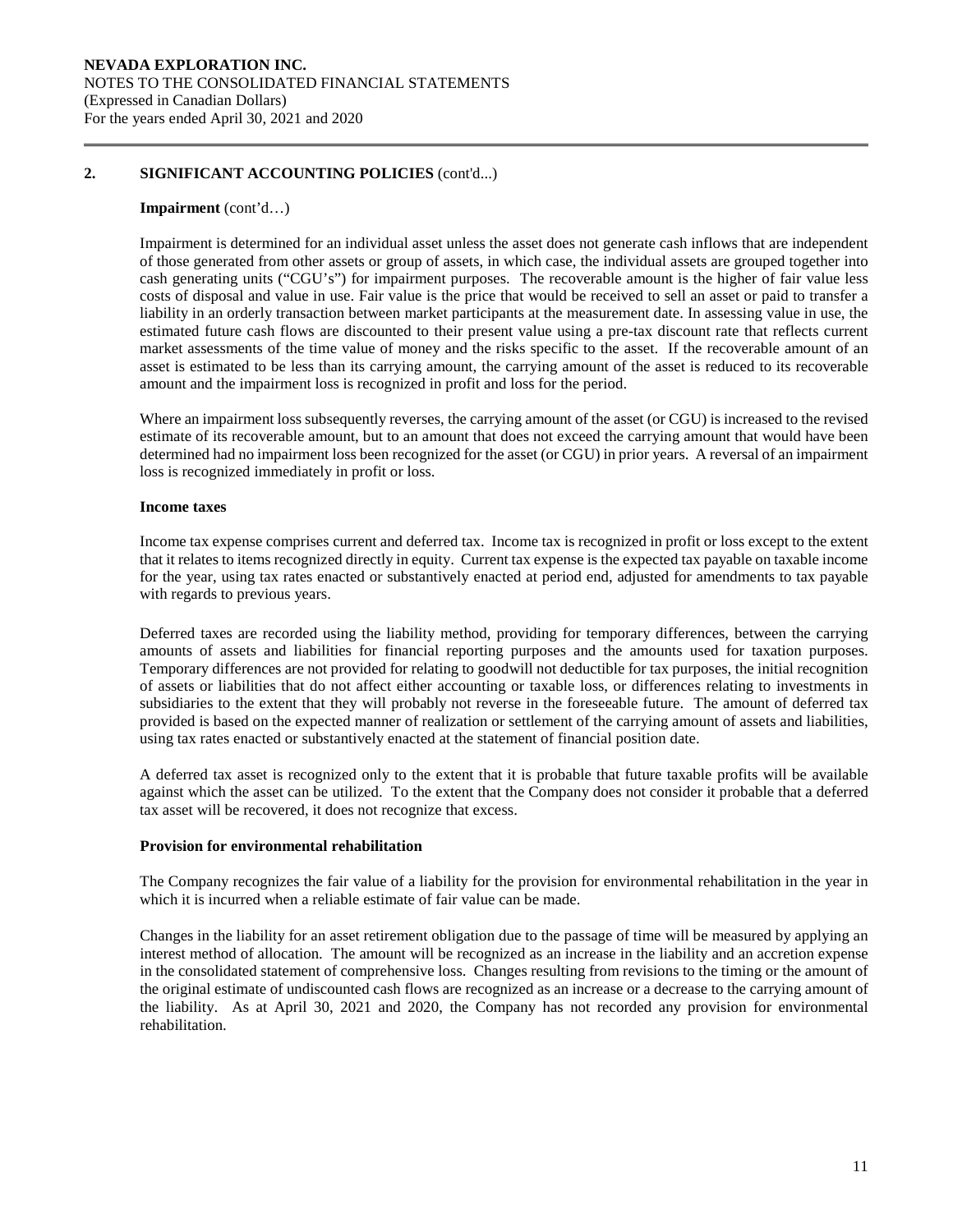### **2. SIGNIFICANT ACCOUNTING POLICIES** (cont'd...)

#### **Warrants**

Proceeds from unit placements are allocated between shares and warrants issued according to their relative fair value. The relative fair value of the share component is credited to capital stock and the relative fair value of the warrant component is credited to warrants reserve. Upon exercise of warrants, consideration paid by the warrant holder together with the amount previously recognized in warrants reserve is recorded as an increase to capital stock. Upon expiration of warrants, the amount applicable to warrants expired is recorded as an increase to capital stock.

#### **Share-based payments**

The Company grants stock options to acquire common shares of the Company to directors, officers, employees and consultants. An individual is classified as an employee when the individual is an employee for legal or tax purposes, or provides services similar to those performed by an employee.

The fair value of employee stock options is measured on the date of grant, using the Black-Scholes option pricing model, and is recognized over the vesting period. In situations where equity instruments are issued to non-employees and some or all of the goods or services received by the entity as consideration cannot be reliably measured, they are measured at the fair value of the share-based payment consideration. Consideration paid for the shares on the exercise of stock options together with the fair value of the stock options previously recognized is credited to capital stock. When vested options are not exercised by the expiry date, the amount previously recognized in share-based payment is transferred to deficit. The Company estimates a forfeiture rate and adjusts the corresponding expense each period based on an updated forfeiture estimate.

#### **Basic and diluted loss per common share**

Basic loss per share is calculated by dividing the loss for the period by the weighted average number of common shares outstanding during the period.

Diluted loss per share is determined by adjusting the loss attributable to common shareholders by the weighted average number of common shares outstanding for the dilutive effect of options, warrants and similar instruments. Under this method the dilutive effect on loss per share is recognized on the use of the proceeds that could be obtained upon exercise of options, warrants and similar instruments. It assumes that the proceeds would be used to purchase common shares at the average market price during the period. As at April 30, 2021 and 2020, all warrants and options outstanding are anti-dilutive.

#### **Receivables**

Receivables are recorded at face value less any provisions for uncollectible amounts considered necessary.

#### **Revenue recognition**

Consulting revenue is recognized at the time the service is provided and collection is reasonably assured. Interest income and costs are recognized as they accrue in the statement of operations, using the effective interest rate.

#### **Foreign currencies**

Foreign currency transactions are initially recorded in the functional currency at the transaction date exchange rate. At period end, monetary assets and liabilities denominated in a foreign currency are translated into the functional currency at the closing date exchange rate, and non-monetary assets and liabilities, at the historical rates. Exchange differences arising on the settlement of monetary items or on translating monetary items at different rates from those at which they are translated on initial recognition during the period or in previous consolidated financial statements are recognized in profit or loss.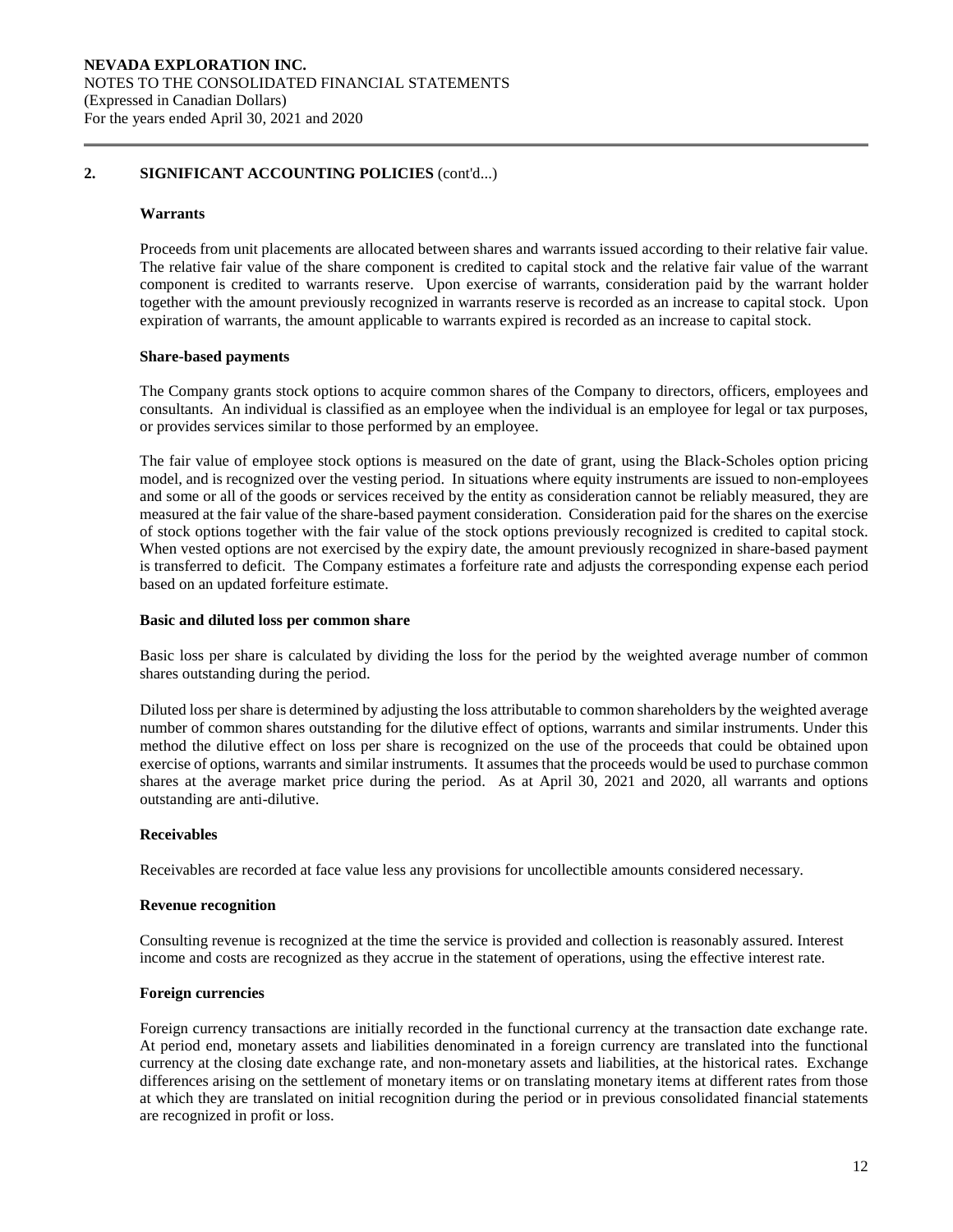### **2. SIGNIFICANT ACCOUNTING POLICIES** (cont'd…)

#### **Foreign currencies** (Cont'd…)

For the purpose of presenting consolidated financial statements, the assets and liabilities of Pediment Gold LLC are expressed in Canadian dollars using the exchange rates prevailing at the end of the reporting period. Income and expense items are translated at the average exchange rates for the period, unless exchange rates fluctuated significantly during the period, in which case exchange rates at the dates of the transactions are used. Exchange differences are recognized in other comprehensive income and reported as currency translation reserve in equity.

Foreign exchange gains and losses arising from a monetary item receivable or payable to a foreign operation, the settlement of which is neither planned nor likely to occur in the foreseeable future and which in substance is considered to form a part of the net investment in the foreign operation, are recognized in foreign currency translation in the currency translation reserve.

#### **Financial instruments**

The following table summarizes the Company's classification and measurement of financial assets and financial liabilities:

| <b>Financial Assets:</b>                 | <b>Classification Under IFRS 9</b> |
|------------------------------------------|------------------------------------|
| Cash and cash equivalents                | Amortized cost                     |
| Receivables (excluding GST receivable)   | Amortized cost                     |
| Short-term investments                   | Fair value through profit or loss  |
| Deposits and bonds                       | Amortized cost                     |
| Accounts payable and accrued liabilities | Amortized cost                     |
| <b>Financial Liabilities:</b>            |                                    |
| Accounts payable and accrued liabilities | Amortized cost                     |

At initial recognition, the Company classifies its financial instruments in the following categories depending on the purpose for which the instruments were acquired:

#### Financial assets

Financial assets are classified as either financial assets at fair value through profit or loss, amortized cost, or fair value through other comprehensive income. The Company determines the classification of its financial assets at initial recognition.

- a) Fair value through profit or loss financial assets are classified as fair value through profit or loss if they do not meet the criteria of amortized cost or fair value through other comprehensive income. Changes in fair value are recognized in the statement of income (loss).
- b) Amortized cost financial assets are classified at amortized cost if both of the following criteria are met and the financial assets are not designated as at fair value through profit and loss: 1) the objective of the Company's business model for these financial assets is to collect their contractual cash flows; and 2) the asset's contractual cash flow represents solely payments of principal and interest.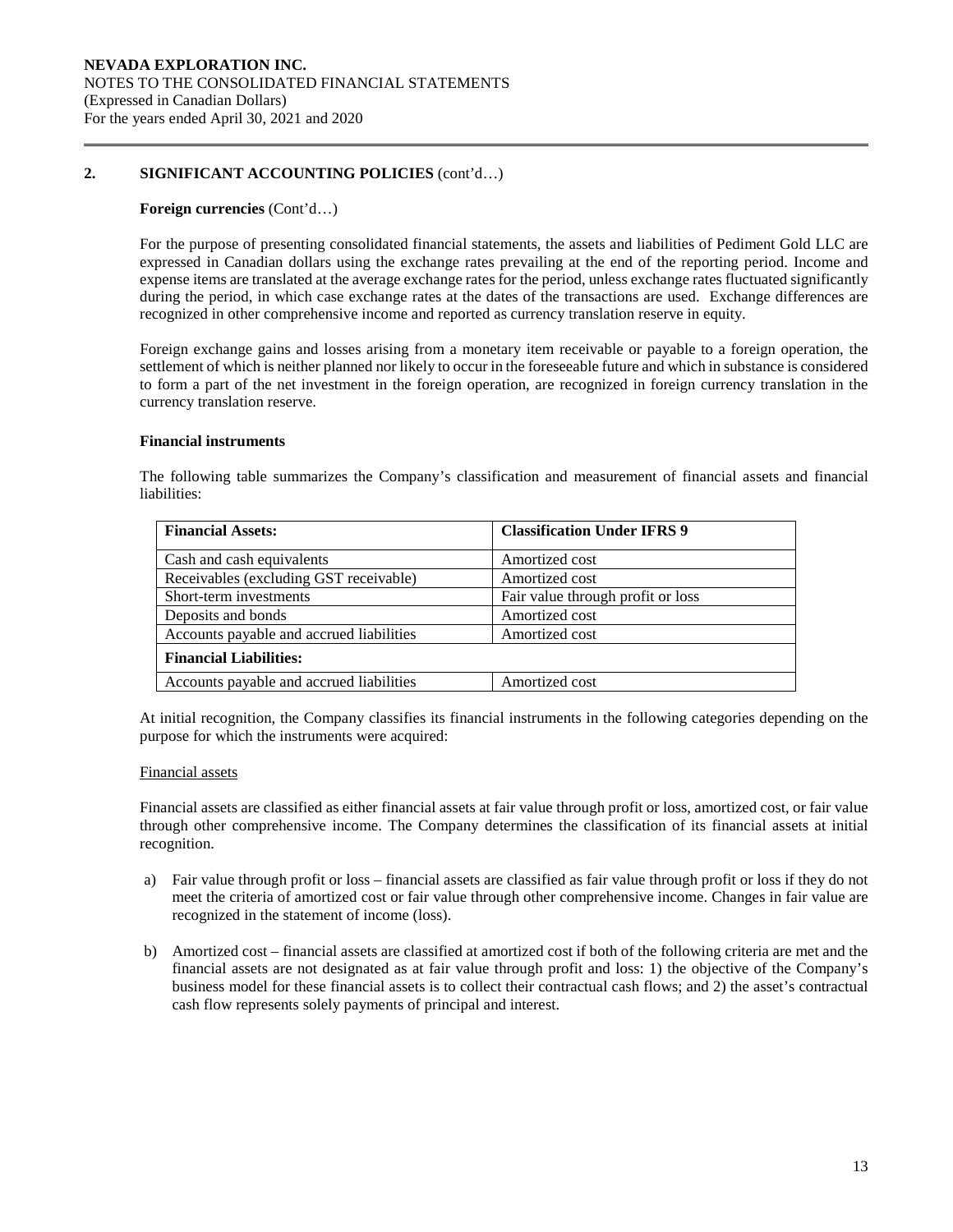# **2. SIGNIFICANT ACCOUNTING POLICIES** (cont'd…)

#### **Financial instruments (cont'd…)**

c) Fair value through other comprehensive income – A financial asset is measured at fair value through other comprehensive income if the financial asset is held within a business model whose objective is achieved by both collecting contractual cash flows and selling financial assets and the contractual terms of the financial asset give rise on specified dates to cash flows that are solely payments of principal and interest on the principal amount outstanding.

#### Financial liabilities

The Company classifies all financial liabilities at amortized cost, except for financial liabilities at fair value through profit or loss or financial liabilities that have been designated fair value through profit or loss on initial recognition.

#### Initial recognition

A financial asset or financial liability classified as amortized cost is initially recognized by the Company at its fair value less transaction costs that are directly attributable to the acquisition of issuance of the financial asset or financial liability. Transaction costs on financial assets or liabilities designated as fair value through profit or loss are expensed.

#### Subsequent measurement

The Company will subsequently measure a financial instrument based on its classification. Financial assets and financial liabilities classified as subsequently measured at amortized cost will be measured at initial recognition minus the principal repayments, plus or minus the cumulative amortization using the effective interest method of any difference between that initial amount and the maturity amount and, for financial assets, adjusted for any loss allowance. The amortization of the effective interest is recognized in profit or loss. Financial assets at fair value through other comprehensive income will have subsequently measured changes in fair value recognized in other comprehensive income. Gains and losses of financial assets and financial liabilities classified as subsequently measured at fair value through profit or loss are recognized in net profit and loss.

#### Derecognition of financial instruments

A financial asset is derecognized when the contractual rights to the cash flows from the financial assets expire, or the Company has transferred its contractual rights to receive cash flows from the financial asset or assumes an obligation to pay the cash flows in full without material delay to a third party and has transferred substantially all of the risks and rewards of the asset, or has neither transferred or retained substantially all the risks and rewards of the asset, but has transferred control of the asset.

A financial liability is derecognized with it is extinguished, that is when the obligation is discharged, cancelled, or expires. A financial liability is extinguished when the debtor discharges the liability by paying in cash other financial assets, goods or services, or is legally released from the liability.

### Impairment of a financial asset

The Company assesses at the end of each reporting period whether there is any objective evidence of impairment of a financial asset or group of financial assets.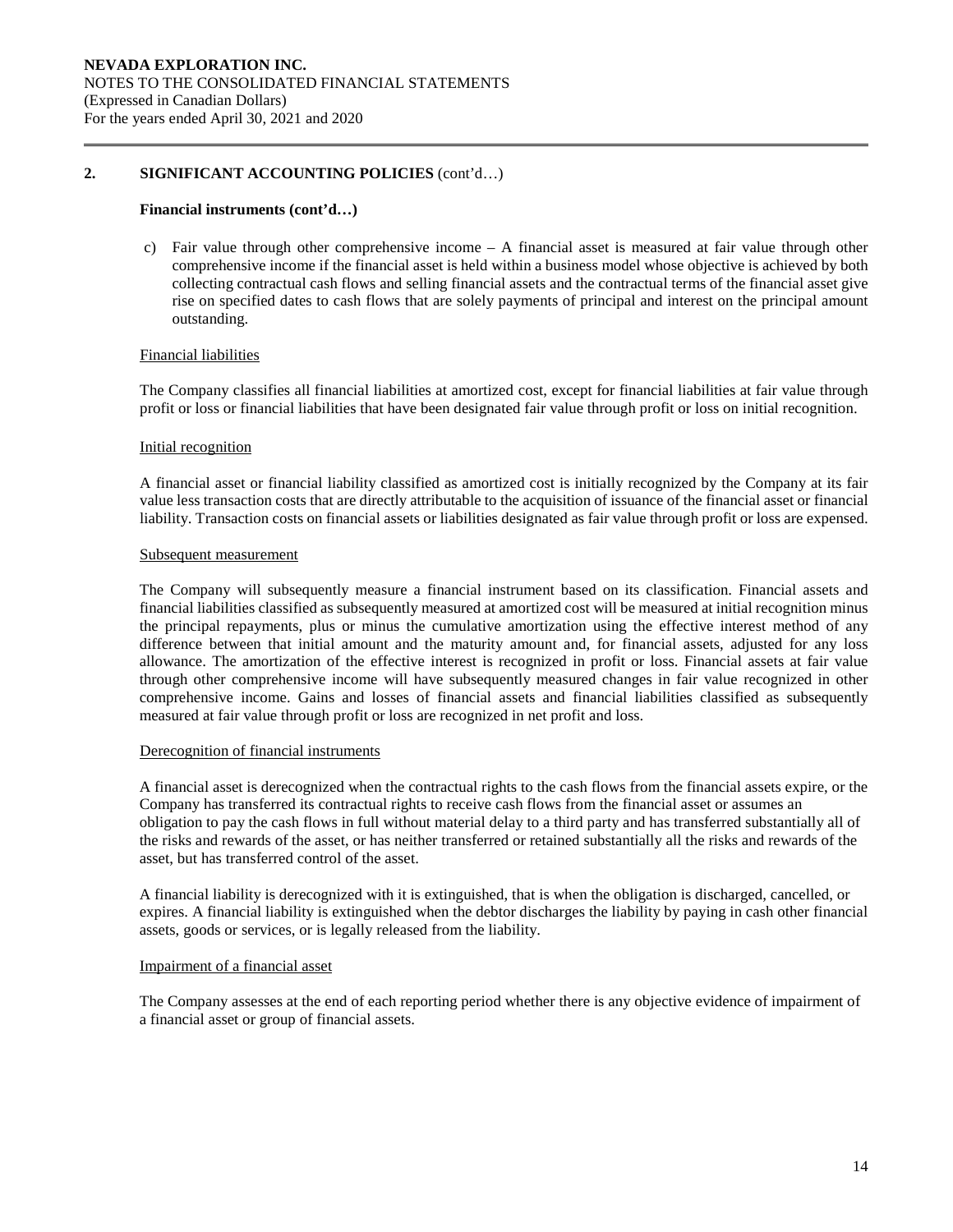### **2. SIGNIFICANT ACCOUNTING POLICIES** (cont'd…)

#### **Financial instruments (cont'd…)**

#### **Provisions**

A provision is recognized if, as a result of a past event, the Company has a present legal or constructive obligation that can be estimated reliably, and it is probable that an outflow of economic benefits will be required to settle the obligation. Provisions are determined by discounting the future cash flows at a pre-tax rate that reflects current market assessments of the time value of money and the risks specific to the liability. Provisions are not recognized for future operating losses. As at April 30, 2021 and 2020, no provisions were recorded.

#### **New Pronouncements**

#### IAS 1 – Presentation of Financial Statements

The IASB has issued an amendment to IAS 1 Presentation of Financial Statements providing a more general approach to the classification of liabilities. The amendment clarifies that the classification of liabilities as current or non-current depends on the rights existing at the end of the reporting period as opposed to management's intentions or expectations of exercising the right to defer settlement of the liability. Management would classify debt as non-current only when the Company complies with all the conditions at the reporting date. The amendments further clarify that settlement of a liability refers to the transfer of cash, equity instruments, other assets or services to the counterparty.

The amendments are effective for annual periods beginning on or after January 1, 2023 and are to be applied retrospectively, with early adoption permitted. The extent of the impact of adoption of this standard has not yet been determined.

### **3. OTHER RECEIVABLES**

The other receivables for the Company are as follows:

|                                     | April 30,<br>2021 |     | April 30,<br>2020 |
|-------------------------------------|-------------------|-----|-------------------|
| GST receivable<br>Other receivables | \$<br>19,254      | -\$ | 14,467<br>94,696  |
| Total                               | \$<br>19,254      | \$. | 109,163           |

# **4. PREPAID EXPENSES**

The prepaid expenses for the Company are as follows:

|                                                             |    | April 30,<br>2021     | April 30,<br>2020 |
|-------------------------------------------------------------|----|-----------------------|-------------------|
| Security deposit for rental of premises<br>Prepaid services | \$ | $7,225$ \$<br>280,812 | 8,182<br>1,167    |
|                                                             | -S | 288,037               | 9,349             |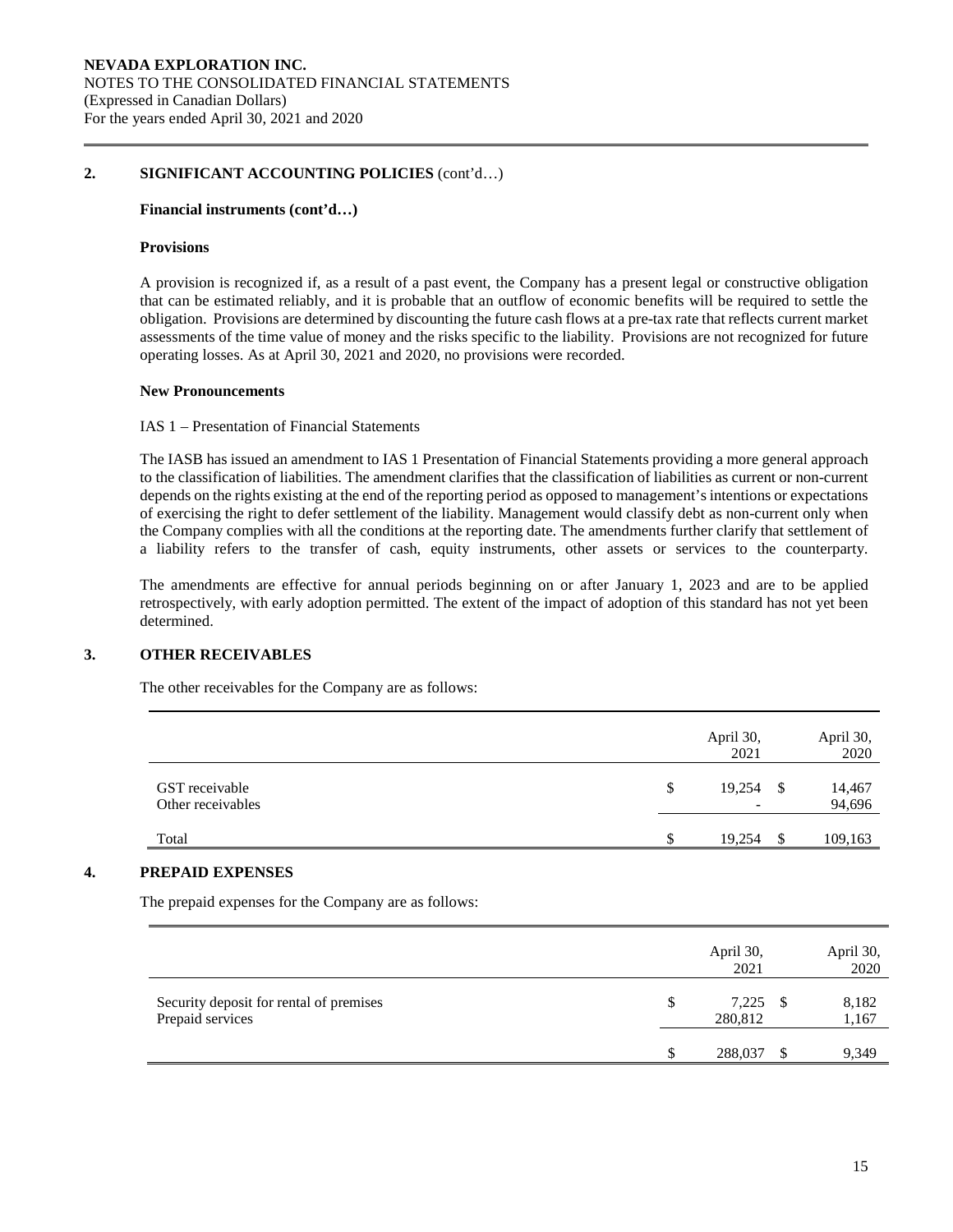### **5. SHORT TERM INVESTMENTS**

|                                      |               |                                |    | April 30,<br>2021     |    | April 30,<br>2020        |
|--------------------------------------|---------------|--------------------------------|----|-----------------------|----|--------------------------|
|                                      | <b>Number</b> | Cost                           |    | <b>Carrying Value</b> |    | Carrying<br><b>Value</b> |
| Spruce Ridge Resources Ltd. - Shares | 170,068       | \$<br>25,000                   | \$ | 28,911                | S  | 8,503                    |
| Canada Nickel Company - Shares       | 3,166         | \$<br>$\overline{\phantom{a}}$ | Φ  | 11,208                | \$ |                          |
|                                      |               | \$<br>25,000                   | \$ | 40,119                | \$ | 8,503                    |

During the year ended April 30, 2021, the Company received a dividend-in-kind from Spruce Ridge Resources of 3,166 shares of Canada Nickel Company, which is listed on the TSX Venture Exchange.

During the year ended April 30, 2021, the Company revalued the shares based on the market price at April 30, 2021, resulting in an unrealized gain of \$31,616 (April 30, 2020 – gain of \$1,701).

# **6. RELATED PARTY TRANSACTIONS**

During the year ended April 30, 2021, the Company:

- i) paid or accrued \$78,000 in consulting fees to a corporation of which the Chief Financial Officer is an employee.
- ii) paid or accrued \$120,000 in consulting fees to a company controlled by a director of the Company and to a consultant related to a director.
- iii) recorded share-based payments of \$494,869 related to the fair value of stock options vesting through the period to officers, directors, and a consultant related to a director.
- iv) Entered into an agreement with Austin American Corporation, a company with common directors (see Note 8).

During the year ended April 30, 2020, the Company:

- i) paid or accrued \$78,000 in consulting fees to a corporation of which the Chief Financial Officer is an employee.
- ii) paid or accrued \$120,000 in consulting fees to a company controlled by a director of the Company and to a consultant related to a director.
- iii) recorded share-based payments of \$189,295 related to the fair value of stock options vesting through the period to officers, directors, and a consultant related to a director.

The amounts included in accounts payable and accrued liabilities which are due to related parties are as follows:

|                                                                                                                                                                                                    | April 30,<br>2021     | April 30,<br>2020         |
|----------------------------------------------------------------------------------------------------------------------------------------------------------------------------------------------------|-----------------------|---------------------------|
| Due to corporation of which the Chief Financial<br>Officer is an employee<br>Due to key management<br>Due to officers, companies controlled by directors and<br>a consultant related to a director | \$<br>6,825<br>10,500 | 6,825<br>17,861<br>27,650 |
|                                                                                                                                                                                                    | 17.325                | 52,336                    |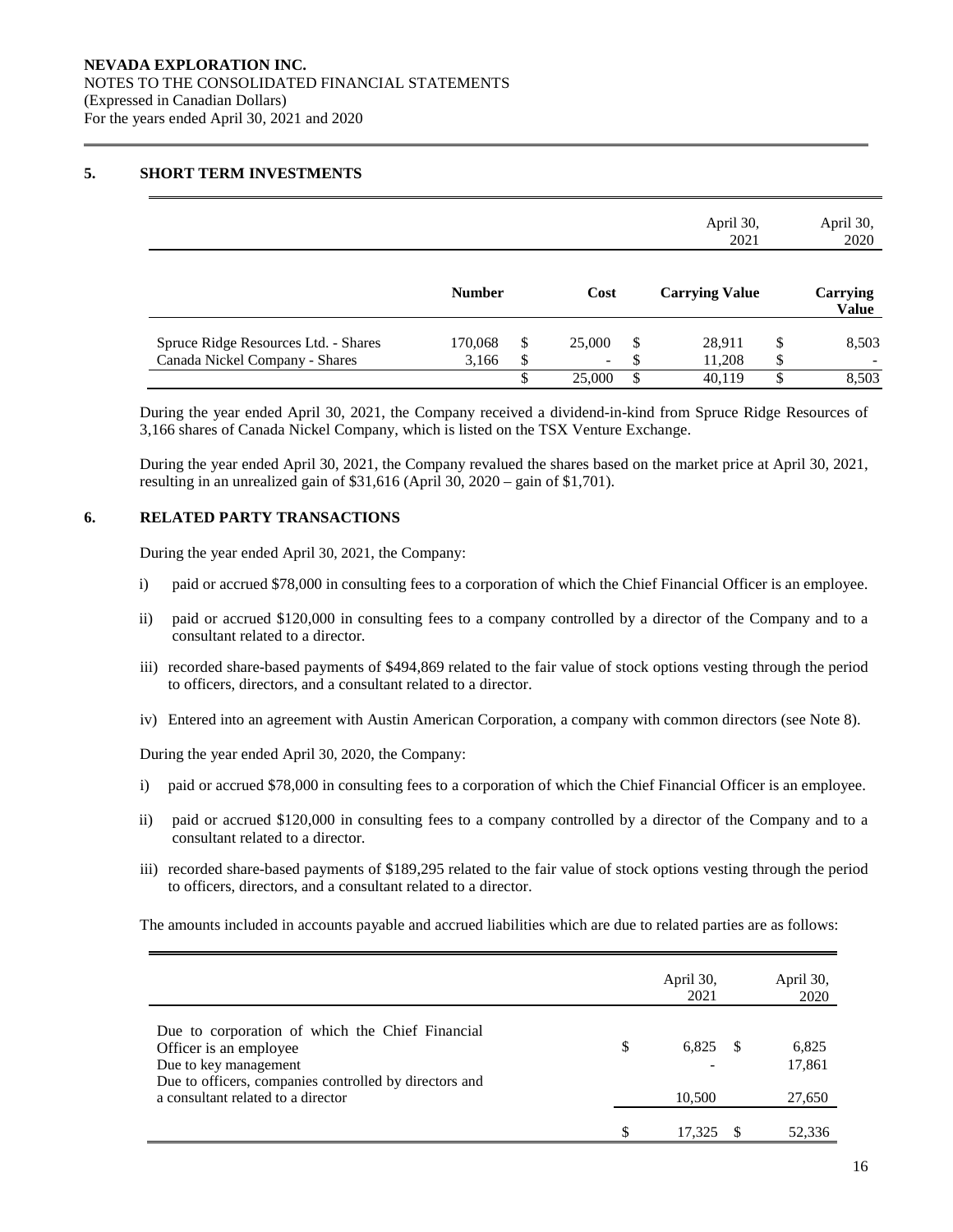# **6. RELATED PARTY TRANSACTIONS (cont'd)**

Key management personnel are those persons having authority and responsibility for planning, directing and controlling the activities of the Company, directly or indirectly. Key management personnel include the Company's President, Chief Executive Officer and Chief Operating Officer. Salaries and share-based payments to key management is as follows:

|                                  |    | Year Ended<br>April 30,<br>2021 |               | Year Ended<br>April 30,<br>2020 |
|----------------------------------|----|---------------------------------|---------------|---------------------------------|
| Salaries<br>Share-based payments | \$ | 302,992 \$<br>204,990           |               | 401,991<br>95,351               |
|                                  | S  | 507,982                         | <sup>\$</sup> | 497,342                         |

# **7. EQUIPMENT AND INTANGIBLE ASSETS**

|                                                      | <b>Vehicles</b>           |    | <b>Exploration</b>   | Computer            |                 |                           |
|------------------------------------------------------|---------------------------|----|----------------------|---------------------|-----------------|---------------------------|
|                                                      |                           |    | Equipment            | Equipment           | <b>Software</b> | <b>Total</b>              |
| Cost<br>Balance - April 30, 2019<br><b>Additions</b> | \$<br>66,090<br>39,721    | \$ | 393,611              | \$<br>15,225        | \$              | \$<br>474,926<br>39,721   |
| Effect of translation                                | 5,887                     |    | 14,282               | (313)               |                 | 19,856                    |
| Balance - April 30, 2020<br>Disposals                | \$<br>111.698<br>(39,687) | \$ | 407,893              | \$<br>14,912        |                 | \$<br>534,503<br>(39,687) |
| <b>Additions</b><br>Effect of translation            | (10,240)                  |    | 109.530<br>(50, 856) | (979)               | 60,000          | 169,530<br>(62,075)       |
| Balance - April 30, 2021                             | \$<br>61,771              | \$ | 466,567              | \$<br>13,933        | \$<br>60,000    | \$<br>602,271             |
| <b>Accumulated amortization</b>                      |                           |    |                      |                     |                 |                           |
| Balance - April 30, 2019<br>Amortization             | \$<br>66,090<br>2.725     | \$ | 184,582<br>78,367    | \$<br>15.015<br>207 |                 | \$<br>265,687<br>81.299   |
| Effect of translation                                | 3,911                     |    | 9,910                | (310)               |                 | 13,511                    |
| Balance - April 30, 2020<br>Disposal                 | \$<br>72.726<br>(6,396)   | \$ | 272,859              | \$<br>14,912        | \$              | \$<br>360,497<br>(6,396)  |
| Amortization<br>Effect of translation                | (3,823)<br>(8,382)        |    | 83,572<br>(36,767)   | (979)               | 4,000           | 91,395<br>(46, 128)       |
|                                                      |                           |    |                      |                     | \$              | \$                        |
| Balance - April 30, 2021                             | \$<br>61,771              | \$ | 319,664              | \$<br>13,933        | 4,000           | 399,368                   |
| <b>Carrying amounts</b><br>As at April 30, 2020      | \$<br>38,972              | \$ | 135,034              | \$                  |                 | \$<br>174,006             |
| As at April 30, 2021                                 | \$                        | \$ | 146,903              | \$                  | \$<br>56,000    | \$<br>202,903             |

During the year ended April 30, 2021, the Company sold a vehicle for \$31,497, resulting in a loss of \$1,793.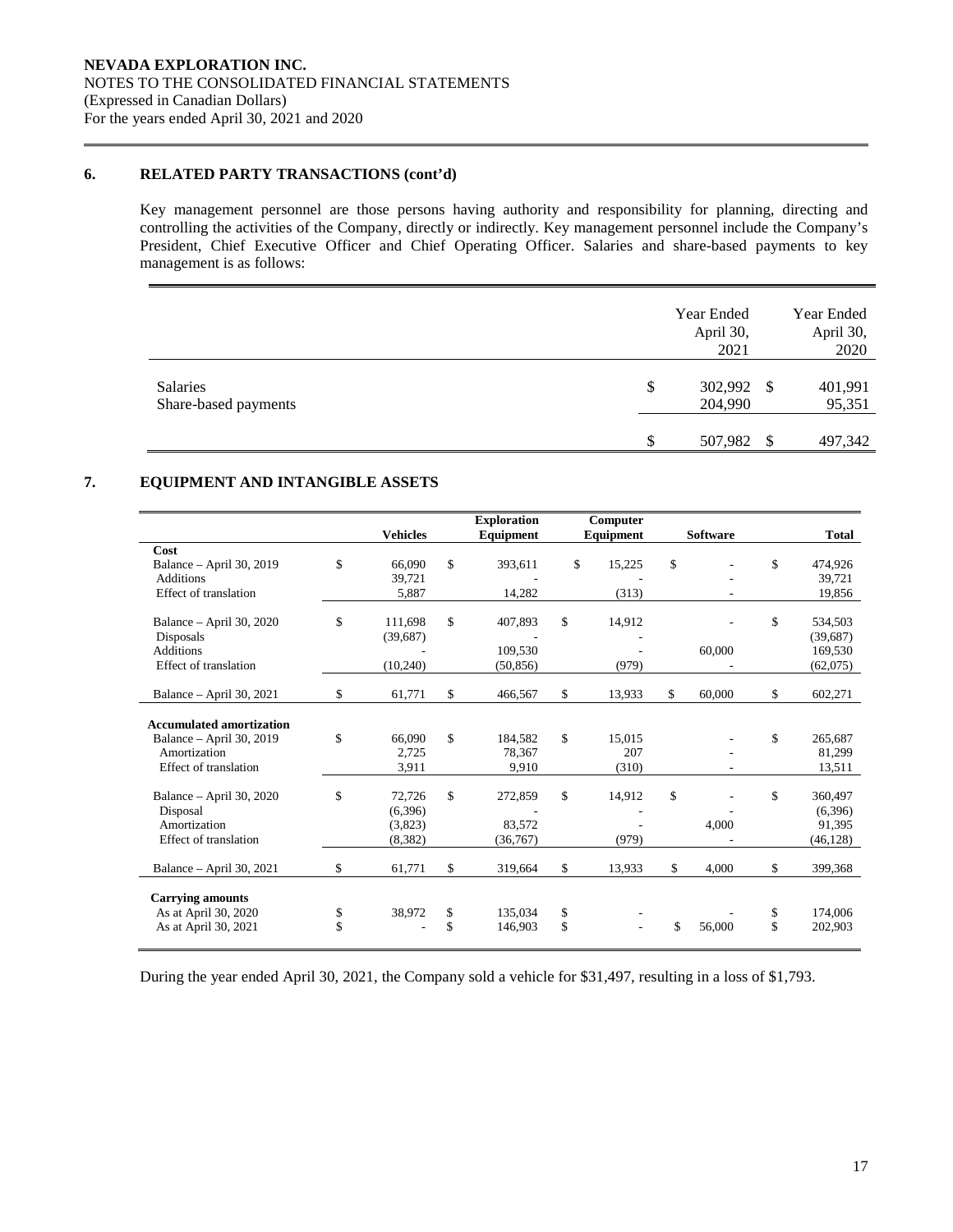### **8. RESOURCE PROPERTIES**

| Resource properties expenditures for the year ended<br>April 30,                      | 2021                                                       |   | 2020                                     |
|---------------------------------------------------------------------------------------|------------------------------------------------------------|---|------------------------------------------|
| South Grass Valley<br><b>Grass Valley</b><br><b>Kelly Creek</b><br>Awakening<br>Other | \$<br>1,033,262<br>96,038<br>(1,025)<br>163,666<br>138,143 | S | 3,102,783<br>100,951<br>155,970<br>1,439 |
|                                                                                       | 1,430,084                                                  |   | 3,361,143                                |

### **South Grass Valley (SGV)**

As at April 30, 2021, the Company's South Grass Valley Project consists of unpatented mining claims held directly by the Company.

# **Grass Valley Project (GV)**

As at April 30, 2021, the Company's Grass Valley Project consists of unpatented mining claims held directly by the Company.

### **Kelly Creek (KC)**

The Company has combined its former Hot Pot Project into its Kelly Creek Project, the combination of which is now together referred to as the Kelly Creek Project.

As of April 30, 2021, the Company's Kelly Creek Project consists of:

- unpatented mining claims held directly by the Company;
- unpatented mining claims leased by the Company from Genesis Gold Corporation (Genesis") through a Mining Lease and Option to Purchase Agreement (the "Genesis Agreement); and
- private land leased by the Company under a Mining Lease Agreement (the "Hot Pot Lease").

The Company entered into the Genesis Agreement on October 1, 2009 and as amended on December 29, 2014, August 25, 2015 and July 25, 2019, to acquire a 100% interest in the Genesis's Hot Pot claims. Under the Genesis Agreement, the Company is the Operator and has the option to purchase 100% of the Genesis claims for 100,000 common shares (issued) and USD\$1,500,000, subject to a 1.5% Net Smelter Return Royalty ("Royalty"), and the following advance royalty payments which have been paid on time:

| $1st$ anniversary (October 1, 2010)                                | S | 5,000 USD  | (paid)                                               |
|--------------------------------------------------------------------|---|------------|------------------------------------------------------|
| $2nd$ anniversary (October 1, 2011)                                |   | 10,000 USD | (paid)                                               |
| $3rd$ anniversary (October 1, 2012)                                |   | 10,000 USD | (paid)                                               |
| $4th$ anniversary (October 1, 2013)                                |   | 10,000 USD | (paid)                                               |
| $5th$ to 8th anniversary (October 1, 2014 to October 1, 2017)      |   | 10,000 USD | $i)$ & $ii)$                                         |
| 9 <sup>th</sup> anniversary (October 1, 2018)                      |   | 50,000 USD | (paid)                                               |
| 10 <sup>th</sup> anniversary (October 1, 2019)                     |   | Nil        | iii)                                                 |
| $11th$ to $13th$ anniversaries (October 1, 2020 – October 1, 2022) |   | 20,000 USD | <sup>111</sup> (paid by Austin as<br>detailed below) |
| $14th$ and subsequent anniversaries (October $1st$ annually)       |   | 50,000 USD |                                                      |

- i) During the year ended April 30, 2015, the Company issued 80,000 Common shares, plus agreed to pay \$10,000 USD to satisfy the October 1, 2014 payment (paid).
- ii) On August 25, 2015, the Company and Genesis agreed to amend the terms of the Genesis Agreement to reduce the annual payments due on October 1, 2015 (paid); October 1, 2016 (paid); and October 1, 2017 (paid), from \$50,000 USD to \$10,000 USD, subject to each party's rights under the Genesis Agreement.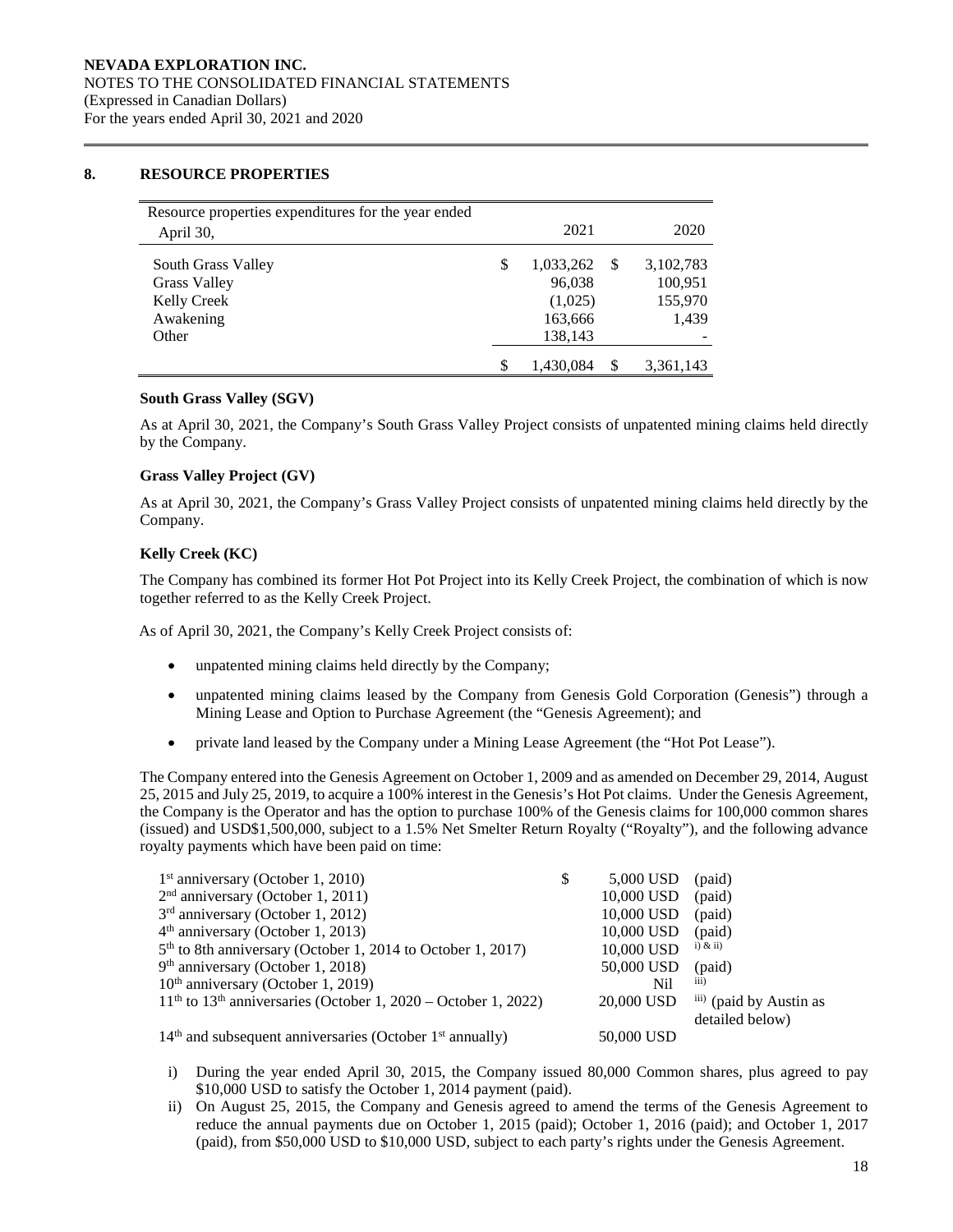#### **8. RESOURCE PROPERTIES** (cont'd…)

### **Kelly Creek (KC)** (cont'd…)

iii) On July 25, 2019, the Company and Genesis agreed to amend the terms of the Genesis Agreement to reduce the annual payment due on October 1, 2019 from \$50,000 USD to \$Nil. Additionally, the annual payments due October 1, 2020 to October 1, 2022 have been reduced from \$50,000 USD to \$20,000 USD, whereby the Company may elect to deliver up to half of this payment in common shares of the Company. The payment due October 1, 2020 was paid by Austin.

The Company entered into the Hot Pot Lease on September 16, 2004, for an initial term of 10 years, as amended on September 2, 2011, February 25, 2016 and February 16, 2017. Any mineral production on the project is subject to a 3% Net Smelter Return Royalty (the "NSR") to the property owner, subject to the Company's right to reduce the Royalty from 3% to 2% for \$2,000,000 USD. Under the February 25, 2016, amendment, the term of the Hot Pot Lease was extended to 20 years, until September 16, 2024. Under the February 16, 2017, amendment, additional lands were added to the Hot Pot Lease, subject to the following payments:

| Amendment Date (February 16, 2017)                             | 5,000 USD  | (paid)                             |
|----------------------------------------------------------------|------------|------------------------------------|
| September 16, 2017                                             | 25,000 USD | (paid)                             |
| October 8, 2018                                                | 30,000 USD | (paid)                             |
| September $16, 2019$                                           | 30,000 USD | (paid)                             |
| September $16, 2020$                                           | 30,000 USD | (paid by Austin as detailed below) |
| Subsequent Anniversaries (September 16 <sup>th</sup> annually) | 30,000 USD |                                    |

On July 8, 2020, the Company entered into an Exploration and Option to Enter Joint Venture Agreement (the "Agreement") with Austin American Corporation ("Austin"), for an earn in and joint venture agreement on its districtscale Kelly Creek Project (the "Project") within the Kelly Creek Basin in north-central Nevada. Under the Agreement, Austin has the right to earn a 51% interest in the joint venture by spending \$5,000,000 over four years, with the election to then earn an additional 19% by delivering a prefeasibility study. Due to delays and ongoing uncertainty surrounding Covid-19, the Company and Austin agreed to extend all deadlines under the Agreement by 12 months and to reduce the exploration expenditures required during the first year of the Agreement by 25%, which effectively reduces the exploration expenditures required to earn a 51% interest in the Project from \$5,000,000 to \$4,750,000. Under the amended Agreement, to earn a 51% joint venture interest in the Project, Austin must spend \$4,750,000 in exploration expenditures, as follows (the "Earn In"):

- \$750,000 in aggregate by September 1, 2022, which represents a firm commitment,
- \$1,750,000 in aggregate by June 1, 2023,
- \$3,250,000 in aggregate by June 1, 2024, and
- \$4,750,000 in aggregate by June 1, 2025.

During the Earn In, Austin will be the operator of the Project. Upon completing the Earn In, Austin has a one-time option to elect to earn an additional 19% interest in the joint venture, for a total of 70% (the "Additional Option"), by spending \$1,500,000 per year during the first three years of the Additional Option, and by delivering a prefeasibility study prior to June 1, 2029. At the Company's election, which must be made within 120 days of the approval by the joint venture of a feasibility study, Austin will be obligated to provide the Company's portion of any debt financing or arrange for third party financing of the Company's portion of any debt financing required to construct a mine on the Project described in the feasibility study in consideration for the transfer by the Company to Austin of a 5% interest in the joint venture. If a party is diluted to a 10% interest in the joint venture, its interest will be converted to a 10% net profits interest.

Additionally, Austin is responsible for the payment of all annual claim maintenance fees as well as annual Hot Pot and Genesis lease payments as detailed above, as long as the Agreement is maintained.

The majority of the Company's mineral interests at Kelly Creek are subject to a 1.25% NSR to Royal Gold, Inc.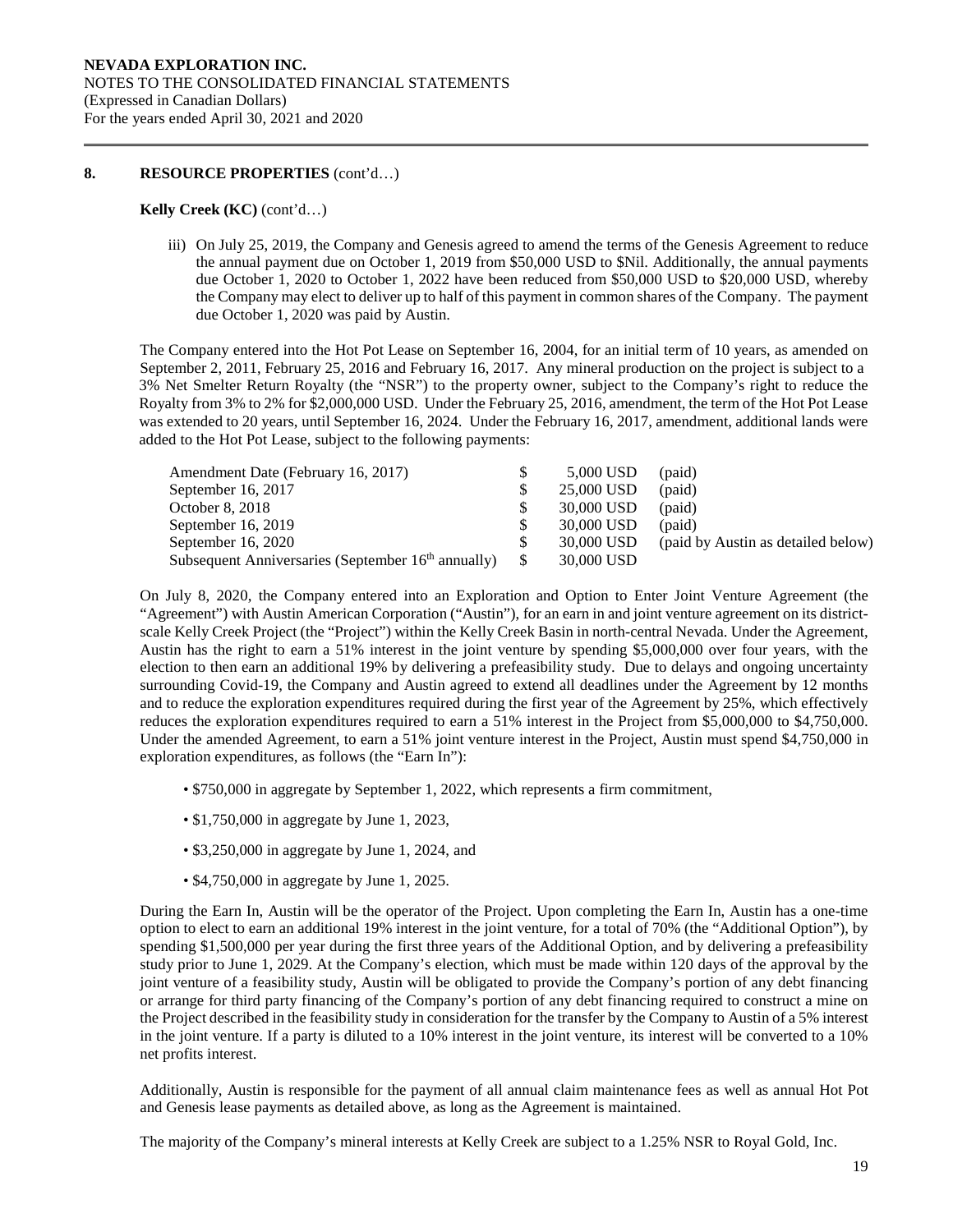### **8. RESOURCE PROPERTIES** (cont'd…)

#### **Awakening (AW)**

As at April 30, 2021, the Company's Awakening Project consists of unpatented mining claims held directly by the Company.

# **9. DEPOSITS AND BONDS**

|                                                                              | April 30,<br>2021      |    | April 30,<br>2020 |
|------------------------------------------------------------------------------|------------------------|----|-------------------|
| Security deposits <sup>(1)</sup><br>Reclamation bond deposits <sup>(2)</sup> | \$<br>11,500<br>61,425 | -S | 28,750<br>69,564  |
|                                                                              | 72,925                 | -S | 98,314            |

<sup>(1)</sup> Security deposits consisted of \$11,500 guaranteed investment certificate ("GIC") and bearing interest at prime less 2% to a minimum of 0%. The GIC was used to secure the credit limit on a credit card.

**(2)** Reclamation bond deposits are required by the U.S. Bureau of Land Management ("BLM") to ensure that any reclamation and clean-up work required on the Company's properties will be completed to the satisfaction of the BLM.

# **10. ACCOUNTS PAYABLE AND ACCRUED LIABILITIES**

Accounts payable and accrued liabilities for the Company are as follows:

|                                                                                 | April 30,<br>2021                 | April 30,<br>2020           |
|---------------------------------------------------------------------------------|-----------------------------------|-----------------------------|
| Trade payables<br>Due to related parties (Note 6)<br><b>Accrued liabilities</b> | \$<br>457,251<br>17,325<br>28,000 | 238,593<br>52,336<br>25,000 |
| Total                                                                           | \$<br>502,576                     | 315,929                     |

# **11. CAPITAL STOCK**

### a) Authorized share capital:

As at April 30, 2021, the authorized share capital of the Company was: Unlimited number of common shares without par value; Unlimited number of preferred shares without par value; and All issued shares are fully paid

#### b) Issued share capital:

During the year ended April 30, 2021, the Company:

• Completed a private placement on December 24, 2020 of 26,448,000 units at a price of \$0.125 for total gross proceeds of \$3,306,000. Each unit consists of one common share and one non-transferrable share purchase warrant entitling the holder to purchase one additional common share at an exercise price of \$0.18 per share for 30 months. If the closing price of the common shares of the Company quoted on the TSX Venture Exchange is greater than \$0.25 for 10 consecutive trading days, the Company may accelerate the expiry date of the Warrants to the 30th day after the date on which the Company gives notice to the Warrant holders of such acceleration. The securities issued at closing of the private placement will be subject to a four month plus one day hold period expiring April 25, 2021.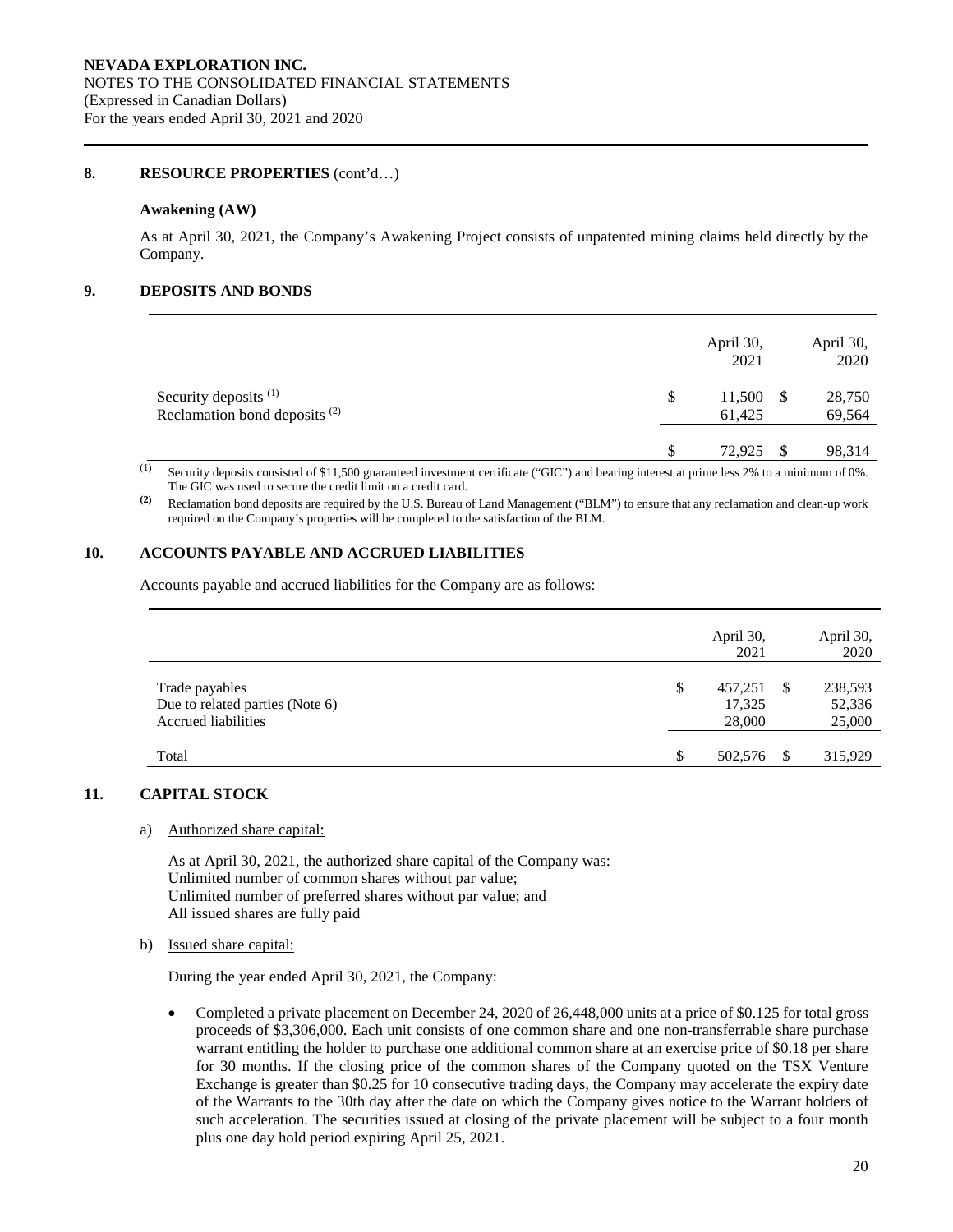- b) Issued share capital (cont'd…)
	- In connection with the private placement closed on December 24, 2020, the Company paid finders fees in cash totalling \$72,848 and issued 639,744 finder's shares and 1,222,524 finder's warrants. The warrants have the same terms as the warrants issued as part of the units described above. The finder's shares granted were estimated to have a fair value of \$79,968. The finder's warrants granted were estimated to have a fair value of \$115,669 and were accounted for as a share issuance cost.
	- Completed a private placement on July 8, 2020 of 2,500,000 units at a price of \$0.20 for total gross proceeds of \$500,000. Each unit consists of one common share and one-half non-transferrable share purchase warrant entitling the holder to purchase one additional common share at an exercise price of \$0.50 per share for 30 months. If the closing price of the common shares of the Company quoted on the TSX Venture Exchange is greater than \$0.90 for 10 consecutive trading days, the Company may accelerate the expiry date of the Warrants to the 30th day after the date on which the Company gives notice to the Warrant holders of such acceleration. The securities issued at closing of the private placement will be subject to a four month plus one day hold period expiring November 8, 2020.

During the year ended April 30, 2020, the Company:

- Issued 30,000 common shares as a result of warrants exercised for gross proceeds of \$9,000.
- Completed a private placement on February 26, 2020 of 4,931,819 units at a price of \$0.22 per unit, for total gross proceeds of \$1,085,000. Each unit consists of one common share and one-half common share purchase warrant. Each whole warrant entitles the holder to acquire an additional common share of the Company at an exercise price of \$0.40 per common share for 24 months. If the closing price of the common shares of the Company quoted on the TSX Venture Exchange is greater than \$0.70 for 10 consecutive trading days, the Company may accelerate the expiry date of the Warrants to the 30th day after the date on which the Company gives notice to the Warrant holders of such acceleration. All securities are subject to a four month plus one day hold period expiring June 27, 2020.
- In connection with the offering, the Company paid finders' fees totalling 108,500 Units, \$17,934 in cash, and 40,758 finder's warrants with the same terms as the warrants described above. The finder's units granted were estimated to have a fair value of \$23,870. The finder's warrants granted were estimated to have a fair value of \$5,000. The 40,758 finder's warrants separately issued were estimated to have a fair value of \$6,370. All finder's fees were accounted for as share issuance costs.
- Completed a private placement on January 2, 2020 of 1,850,000 units at a price of \$0.20 per unit, for total gross proceeds of \$370,000. Each unit consists of one common share and one-half share purchase warrant entitling the holder to purchase one additional common share for a period of 30 months at a price of \$0.50 per share. If the closing price of the common shares of the Company quoted on the TSX Venture Exchange is greater than \$0.90 for 10 consecutive trading days, the Company may accelerate the expiry date of the warrants to the 30<sup>th</sup> day after the date on which the Company gives notice to the warrant holder of such acceleration. All securities issued are subject to a four month plus one day hold period expiring May 3, 2020.
- In connection with the private placement closed on January 2, 2020, the Company paid finders fees totalling 7,000 units on the same terms as the units described above. The finder's units granted were estimated to have a fair value of \$1,400. The finder's warrants granted were estimated to have a fair value of \$287 and were accounted for as a share issuance cost.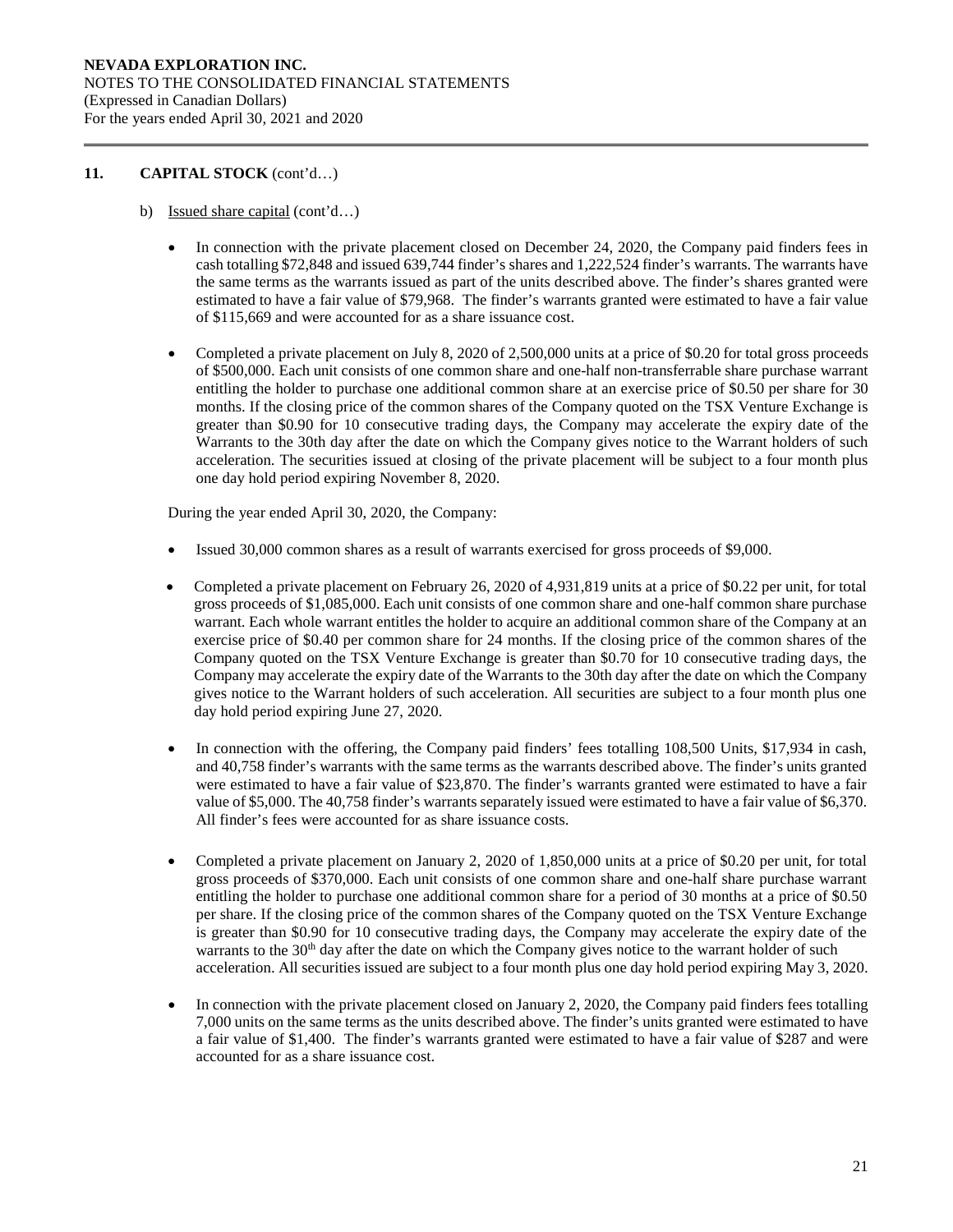- b) Issued share capital (cont'd…)
	- Completed a private placement on December 5, 2019 of 5,625,000 units at a price of \$0.20 per unit, for total gross proceeds of \$1,125,000. Each unit consists of one common share and one-half share purchase warrant entitling the holder to purchase one additional common share for a period of 30 months at a price of \$0.50 per share. If the closing price of the common shares of the Company quoted on the TSX Venture Exchange is greater than \$0.90 for 10 consecutive trading days, the Company may accelerate the expiry date of the warrants to the 30<sup>th</sup> day after the date on which the Company gives notice to the warrant holder of such acceleration. All securities issued are subject to a four month plus one day hold period expiring April 6, 2020.
	- In connection with the private placement closed on December 5, 2019, the Company paid finders fees totalling 216,650 units on the same terms as the units described above. The finder's units granted were estimated to have a fair value of \$43,300. The finder's warrants granted were estimated to have a fair value of \$8,124 and were accounted for as a share issuance cost.
	- Completed a private placement on September 12, 2019 of 1,688,888 units at a price of \$0.225 per unit for gross proceeds of \$380,000. Each unit consists of one common share and one-half share purchase warrant entitling the holder to purchase one additional common share for a period of 30 months at a price of \$0.50 per share. If the closing price of the common shares of the Company quoted on the TSX Venture Exchange is greater than \$0.90 for 10 consecutive trading days, the Company may accelerate the expiry date of the warrants to the 30<sup>th</sup> day after the date on which the Company gives notice to the warrant holder of such acceleration. All securities issued are subject to a four month plus one day hold period expiring January 13, 2020.
	- The Company paid finders fees totalling 85,400 units on the same terms as the units described above. The finder's units granted were estimated to have a fair value of \$19,215. The finder's warrants granted were estimated to have a fair value of \$3,285 and were accounted for as a share issuance cost.
- c) Options

The Company has a stock option plan under which it is authorized to grant options to executive officers and directors, employees and consultants enabling them to acquire up to 10% of the issued and outstanding common stock of the Company. Under the plan, the exercise price of each option equals the market price, minimum price or a discounted price of the Company's stock as calculated on the date of grant. The options can be granted for a maximum term of ten years.

In the absence of a reliable measurement of the services received from the consultants, the following stock option grants have been measured at the fair value of the stock options granted.

During the year ended April 30, 2021, the Company:

Granted 1,525,000 stock options on October 20, 2020 to officers, directors and consultants of the Company. The options are exercisable at \$0.185 per share for a period of ten years from the date of grant, expiring October 20, 2030. The options vest 100% upon grant and the total value recorded for options vested throughout the year is \$230,587.

Granted 250,000 stock options on December 23, 2020 to a consultant of the Company. The options are exercisable at \$0.13 per share for a period of ten years from the date of grant, expiring December 23, 2030. The options vest 50% upon grant and 50% after 1 year. The total value recorded for options vested throughout the year is \$21,433.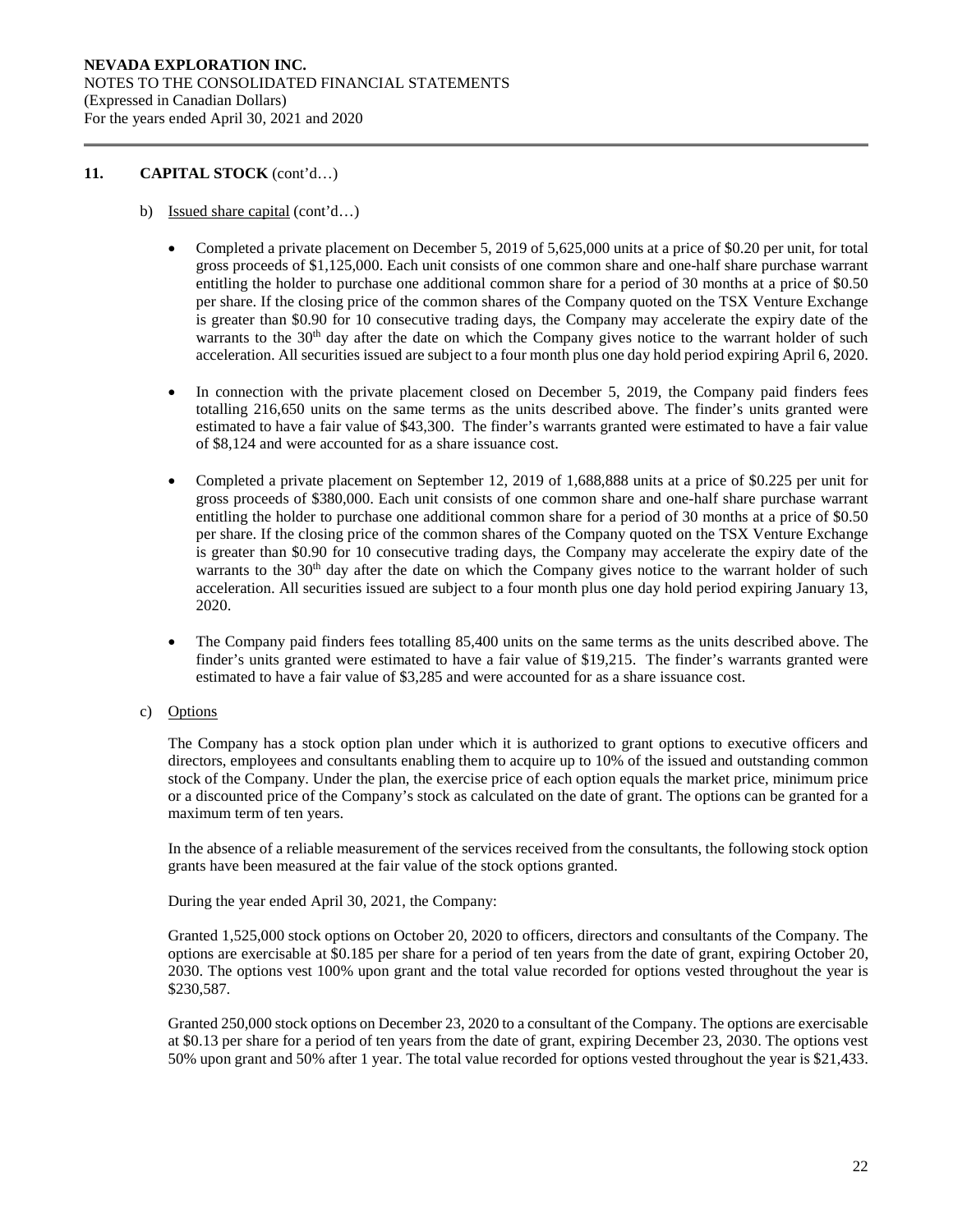c) Options (cont'd…)

Granted 3,460,500 stock options on March 31, 2021 to certain officers, directors, consultants and employees of the Company. The options are exercisable at \$0.18 per share for a period of ten years from the date of grant, expiring March 31, 2031. The options vest 1/3 upon grant and 1/3 after 1 year, and 1/3 after 2 years. The total value recorded for options vested throughout the year is \$224,439.

Granted 570,000 stock options on March 31, 2021 to a consultant of the Company. The options are exercisable at \$0.18 per share for a period of ten years from the date of grant, expiring March 31, 2031. The options vest 100% upon grant. The total value recorded for options vested throughout the year is \$98,733.

During the year ended April 30, 2020, the Company:

Granted 150,000 stock options on May 30, 2019 to consultants of the Company. The options are exercisable at \$0.23 per share for a period of ten years from the date of grant, expiring May 30, 2029. 100,000 of these options were subsequently cancelled. The options were initially valued at \$32,950 and the vested value recorded during the year is \$2,113.

Granted 300,000 stock options on November 1, 2019 to consultants of the Company. The options are exercisable at \$0.18 per share for a period of ten years from the date of grant, expiring October 31, 2029. 100,000 of these options were subsequently cancelled. The options were initially valued at \$53,443 and the vested value recorded during the year is \$9,273.

A continuity of share purchase options for the year April 30, 2021 is as follows:

| Expiry date                     | Exercise<br>price | April 30,<br>2020 | Granted   |    | Exercised | Expired/<br>Forfeited/<br>Exercised | April 30,<br>2021 |   | Exercisable |
|---------------------------------|-------------------|-------------------|-----------|----|-----------|-------------------------------------|-------------------|---|-------------|
| October 19, 2020                | 0.185             | 1.625,000         |           |    |           | (1,625,000)                         |                   |   |             |
| December 31, 2020               | 0.315             | 125,000           |           |    |           | (125,000)                           |                   |   |             |
| August 3, 2026                  | 0.47              | 1,470,000         |           |    |           | (220,000)                           | 1,250,000         |   | 1,250,000   |
| November 27, 2027               | 0.40              | 350,000           |           |    |           |                                     | 350,000           |   | 350,000     |
| July 4, 2028                    | 0.15              | 300,000           |           |    | (300,000) |                                     |                   |   |             |
| October 1, 2028                 | 0.26              | 2,555,000         |           |    |           | (430,000)                           | 2,125,000         |   | 2,125,000   |
| October 26, 2028                | 0.35              | 150,000           |           |    |           |                                     | 150,000           |   | 150,000     |
| February 21, 2029               | 0.30              | 250,000           |           |    |           |                                     | 250,000           |   | 250,000     |
| May 30, 2029                    | 0.23              | 83.333            |           |    |           | (33, 333)                           | 50,000            |   | 33.334      |
| October 31, 2029                | 0.18              | 250,000           |           |    |           | (50,000)                            | 200,000           |   | 200,000     |
| October 20, 2030                | 0.185             |                   | 1,525,000 |    |           |                                     | 1,525,000         |   | 1,525,000   |
| December 23, 2030               | 0.13              |                   | 250,000   |    |           |                                     | 250,000           |   | 125,000     |
| March 31, 2031                  | 0.18              | ÷                 | 4.030.500 |    |           |                                     | 4.030.500         |   | 1,723,500   |
| Total                           |                   | 7,158,333         | 5,805,500 |    | (300,000) | (2,483,333)                         | 10,180,500        |   | 7,731,834   |
| Weighted average exercise price |                   | 0.29              | 0.18<br>S | S. | 0.15      | 0.23<br>S                           | 0.25<br>\$.       | ж | 0.27        |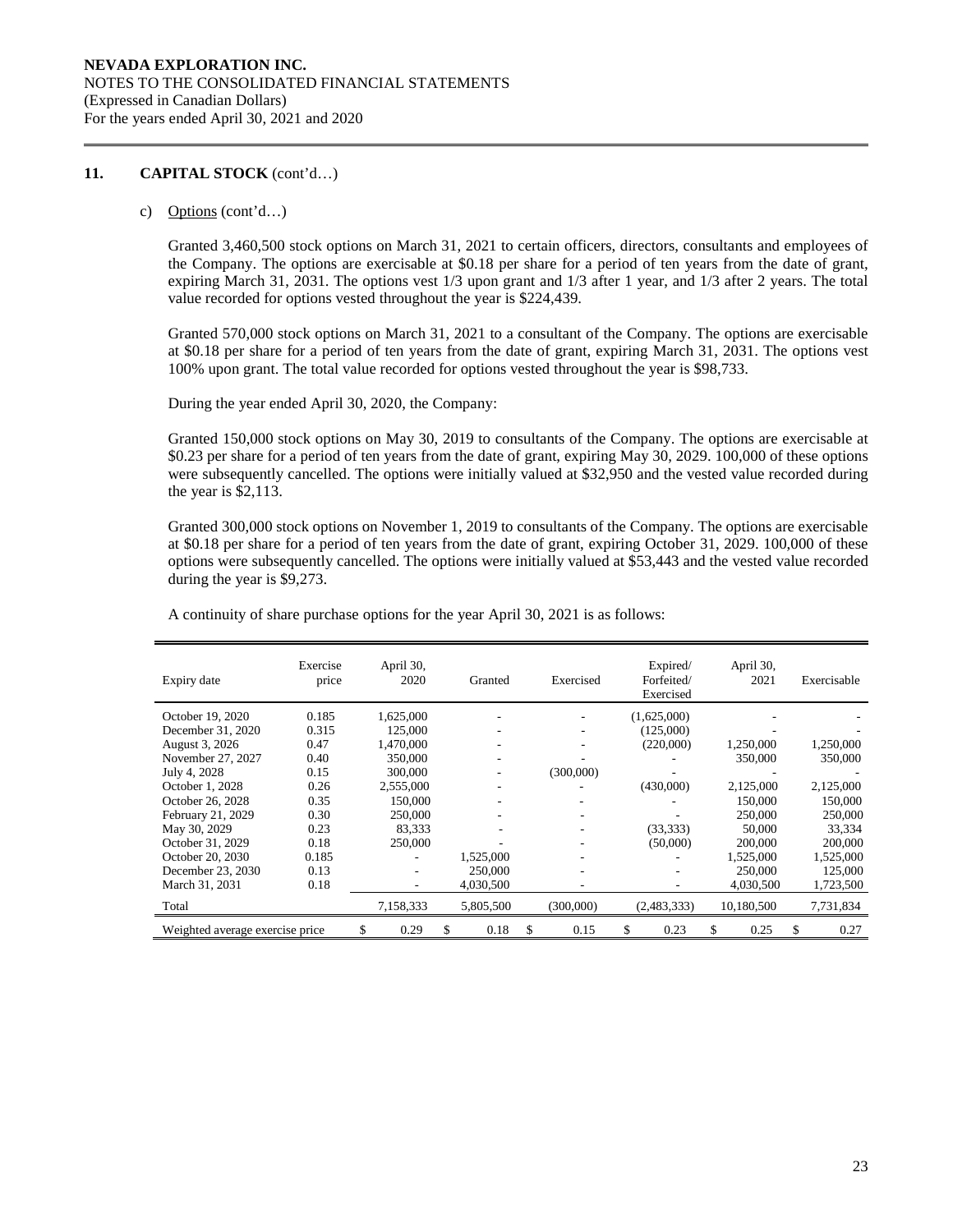### c) Options (cont'd)

A continuity of share purchase options for the year April 30, 2020 is as follows:

| Expiry date                     | Exercise<br>price | April 30,<br>2019 | Granted    | Expired/<br>Forfeited | April 30,<br>2020 | Exercisable |
|---------------------------------|-------------------|-------------------|------------|-----------------------|-------------------|-------------|
| October 19, 2020                | 0.185             | 1.625,000         |            |                       | 1.625,000         | 1,625,000   |
| December 31, 2020               | 0.315             | 125,000           | ۰          |                       | 125,000           | 125,000     |
| August 3, 2026                  | 0.47              | 1,720,000         |            | (250,000)             | 1,470,000         | 1,470,000   |
| November 27, 2027               | 0.40              | 350,000           |            |                       | 350,000           | 350,000     |
| July 4, 2028                    | 0.15              | 300,000           |            |                       | 300,000           | 300,000     |
| October 1, 2028                 | 0.26              | 2.555,000         |            | ٠                     | 2.555,000         | 1,703,333   |
| October 26, 2028                | 0.35              | 150,000           |            | ٠                     | 150,000           | 100,000     |
| February 21, 2029               | 0.30              | 250,000           |            |                       | 250,000           | 166,667     |
| May 30, 2029                    | 0.23              | ۰                 | 150,000    | (66, 667)             | 83.333            | 50,000      |
| October 31, 2029                | 0.18              |                   | 300,000    | (50,000)              | 250,000           | 150,000     |
| Total                           |                   | 7,075,000         | 450,000    | (366, 667)            | 7,158,333         | 6,040,000   |
| Weighted average exercise price |                   | \$<br>0.30        | \$<br>0.23 | \$<br>0.39            | \$<br>0.29        | \$<br>0.30  |

The following weighted average inputs and assumptions were used for the Black-Scholes valuation of the options granted.

|                                                      | April 30,<br>2021 | April 30,<br>2020 |
|------------------------------------------------------|-------------------|-------------------|
| Share price<br>Risk-free interest rate               | \$0.17<br>1.27%   | \$0.20<br>1.47%   |
| Expected life of options                             | 9.98 years        | 9.33 years        |
| Annualized volatility based on historical volatility | 143.55%           | 147.17%           |
| Forfeiture rate                                      | 0.00%             | 0.00%             |
| Dividend rate                                        | 0.00%             | 0.00%             |
| Fair value per options                               | \$0.16            | \$0.19            |

# d) Warrants

During the year ended April 30, 2021, the Company issued a total of 28,920,524 common share purchase warrants in connection to private placements and associated brokers warrants.

During the year ended April 30, 2020, the Company had 30,000 common share purchase warrants exercised and issued a total of 7,297,386 common share purchase warrants in connection to private placements and associated finders fee units.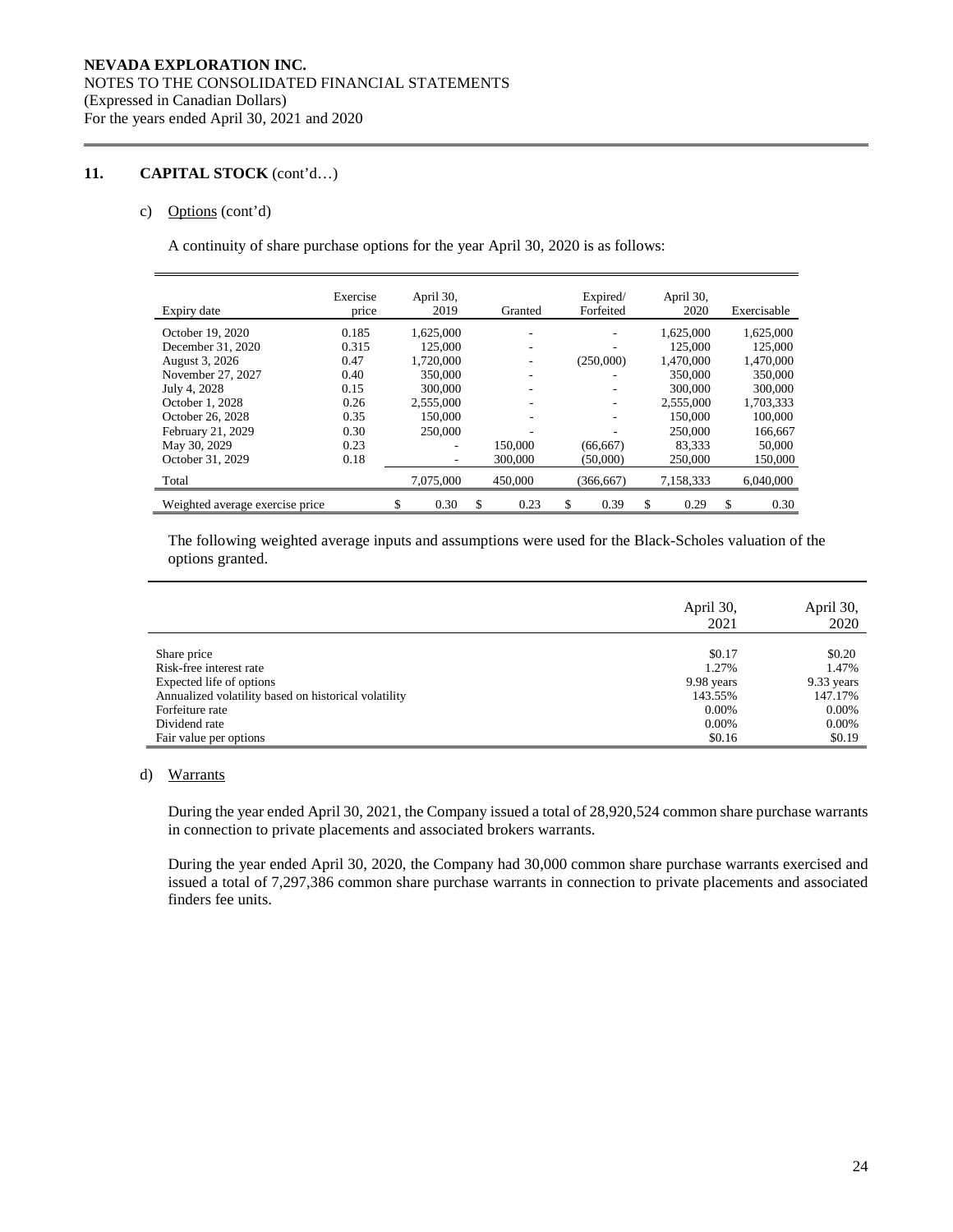#### d) Warrants (cont'd)

A continuity of share purchase warrants for the year ended April 30, 2021 is as follows:

| Expiry date                     | Exercise<br>Price | April 30,<br>2020 | <b>Issued</b>           | Exercised | Expired    | April 30,<br>2021 | Exercisable |      |
|---------------------------------|-------------------|-------------------|-------------------------|-----------|------------|-------------------|-------------|------|
| February 28, 2022 <sup>b</sup>  | \$<br>0.30        | 5,235,450         |                         |           | (79, 450)  | 5,156,000         | 5,156,000   |      |
| March 6, 2022 <sup>c</sup>      | 0.30              | 2,959,600         |                         |           | (145,600)  | 2,814,000         | 2,814,000   |      |
| July 13, 2021 <sup>d</sup>      | 0.45              | 1,351,945         |                         |           |            | 1,351,945         | 1,351,945   |      |
| October 9, 2021 $e$             | 0.50              | 4,036,750         | ۰                       |           |            | 4,036,750         | 4,036,750   |      |
| March 11, 2022                  | 0.50              | 887,144           | ۰                       |           | ۰          | 887.144           | 887,144     |      |
| June 4, 2022                    | 0.50              | 2,920,825         | ۰                       |           |            | 2,920,825         | 2,920,825   |      |
| July 1, 2022                    | 0.50              | 928,500           |                         |           |            | 928,500           | 928,500     |      |
| February 25, 2022               | 0.40              | 2,560,917         |                         |           | ۰.         | 2,560,917         | 2,560,917   |      |
| January 7, 2023                 | 0.50              | ۰                 | 1,250,000 <sup>a</sup>  |           |            | 1.250,000         | 1,250,000   |      |
| June 23, 2023                   | 0.18              |                   | 27,670,524 <sup>a</sup> |           |            | 27,670,524        | 27,670,524  |      |
| Total                           |                   | 20,881,131        | 28,920,524              |           | (225,050)  | 49,576,605        | 49,576,605  |      |
| Weighted average exercise price |                   | \$<br>0.41        | \$<br>0.19              | \$        | \$<br>0.30 | \$<br>0.28        | \$          | 0.28 |

a) Warrants granted are subject to the acceleration features discussed in Note 11(b).

b) On February 18, 2021, the Company received TSX Venture Exchange acceptance to extend the expiry date of 5,156,000 warrants to February 28, 2022 from February 28, 2021. As a result of this extension, the warrants were revalued using the Black-Scholes option pricing model based on the following assumptions: expected life of 1.03 years, expected volatility of 107.50%, risk-free interest rate of 0.22%, and expected dividend of \$Nil. The difference of \$150,642 between the value of the warrants based on their original remaining life and the value of the extended warrants was charged to share capital.

c) On February 18, 2021 the Company received TSX Venture Exchange acceptance to extend the expiry date of 2,814,000 warrants to March 6, 2022 from March 6, 2021. As a result of this extension, the warrants were revalued using the Black-Scholes option pricing model based on the following assumptions: expected life of 1.04 years, expected volatility of 107.57%, risk-free interest rate of 0.22%, and expected dividend of \$Nil. The difference of \$74,432 between the value of the warrants based on their original remaining life and the value of the extended warrants was charged to share capital.

- d) Subsequent to year end, the Company received TSX Venture acceptance to extend the expiry date of 1,316,000 warrants to July 13, 2022 from July 13, 2021.
- e) Subsequent to year end, the Company received TSX Venture acceptance to extend the expiry date of 3,876,322 warrants to October 9, 2022 from October 9, 2021.

| Expiry date                     | Exercise<br>Price | April 30,<br>2019        | <b>Issued</b>            |     | Exercised |     | Expired | April 30,<br>2020 | Exercisable |
|---------------------------------|-------------------|--------------------------|--------------------------|-----|-----------|-----|---------|-------------------|-------------|
| February 28, 2021               | \$<br>0.30        | 5,265,450                |                          |     | (30,000)  |     |         | 5,235,450         | 5,235,450   |
| March 7, 2021                   | 0.30              | 2,959,600                | ۰                        |     |           |     |         | 2.959,600         | 2,959,600   |
| July 14, 2021                   | 0.45              | 1.351.945                |                          |     |           |     |         | 1.351.945         | 1,351,945   |
| October 10, 2021                | 0.50              | 4.036.750                |                          |     | ۰.        |     |         | 4.036.750         | 4,036,750   |
| March 11, 2022                  | 0.50              | $\overline{\phantom{0}}$ | 887.144 <sup>a</sup>     |     |           |     |         | 887.144           | 887.144     |
| June 4, 2022                    | 0.50              | $\overline{\phantom{0}}$ | $2.920.825$ <sup>a</sup> |     | ۰.        |     |         | 2.920.825         | 2,920,825   |
| July 1, 2022                    | 0.50              | $\overline{\phantom{0}}$ | 928.500 <sup>a</sup>     |     | ۰         |     |         | 928,500           | 928,500     |
| Feb 25, 2022                    | 0.40              | $\overline{\phantom{a}}$ | 2.560.917 <sup>a</sup>   |     |           |     |         | 2.560.917         | 2,560,917   |
| Total                           |                   | 13,613,745               | 7,297,386                |     | (30,000)  |     |         | 20,881,131        | 20,881,131  |
| Weighted average exercise price |                   | 0.37                     | 0.46                     | \$. | 0.30      | \$. |         | 0.41              | \$.<br>0.41 |

A continuity of share purchase warrants for the year ended April 30, 2020 is as follows:

a) Warrants granted are subject to the acceleration features discussed in Note 11(a).

b) The weighted average share price on the date of exercise was \$0.34.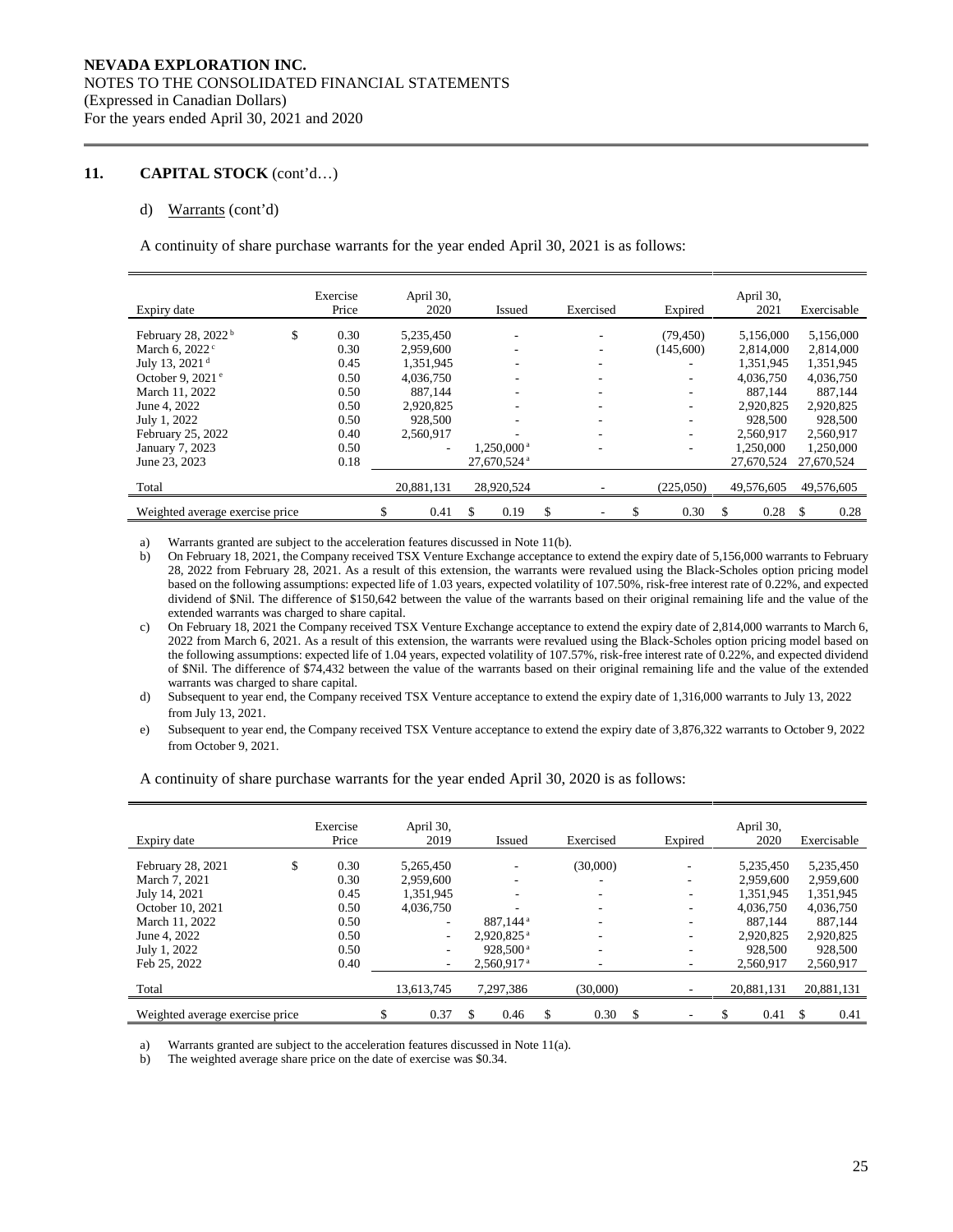### d) Warrants (cont'd)

The following weighted average inputs and assumptions were used for the Black-Scholes valuation of the warrants granted.

|                                                      | April 30,<br>2021 | April 30,<br>2020 |
|------------------------------------------------------|-------------------|-------------------|
| Share price<br>Risk-free interest rate               | \$0.15<br>0.25%   | \$0.28<br>1.54%   |
| Expected life of warrants                            | 2.5 years         | 2.34 years        |
| Annualized volatility based on historical volatility | 115.03%           | 108.88%           |
| Dividend rate                                        | 0.00%             | 0.00%             |
| Fair value per warrant                               | \$0.09            | \$0.14            |

# **12. SEGMENTED INFORMATION**

The Company operates in one industry segment, being the acquisition, exploration, and development of resource properties. Geographic information is as follows:

|                                         | April 30,<br>2021 | April 30,<br>2020   |
|-----------------------------------------|-------------------|---------------------|
| Current assets:                         |                   |                     |
| <b>United States</b>                    | \$<br>283,396     | \$<br>105,265       |
| Canada                                  | 1,090,810         | 70,924              |
|                                         |                   |                     |
|                                         | \$<br>1,374,206   | \$<br>176,189       |
| Non-current assets:                     |                   |                     |
| <b>United States</b>                    |                   |                     |
| Equipment and intangible assets         | \$<br>146,903     | \$<br>174,006       |
| Deposits and bonds                      | 61,425            | 69,564              |
| Canada                                  |                   |                     |
| Deposits and bonds                      | 11,500            | 28,750              |
| Equipment and intangible assets         | 56,000            |                     |
|                                         |                   |                     |
|                                         | \$<br>275,828     | \$<br>272,320       |
|                                         |                   |                     |
|                                         | Year Ended        | Year Ended          |
|                                         | April 30,<br>2021 | April 30,<br>2020   |
|                                         |                   |                     |
| Income:                                 |                   |                     |
| Net consulting income                   | \$                | \$                  |
| Expenses:                               |                   |                     |
| <b>United States</b>                    |                   |                     |
| Exploration and evaluation expenditures | 1,430,084         | 3,361,143           |
| Other expenses                          | 542,516           | 680,248             |
| Canada                                  |                   |                     |
| Other expenses                          | 1,374,999         | 1,094,029           |
| Net loss                                | \$<br>(3,347,599) | \$<br>(5, 135, 420) |
|                                         |                   |                     |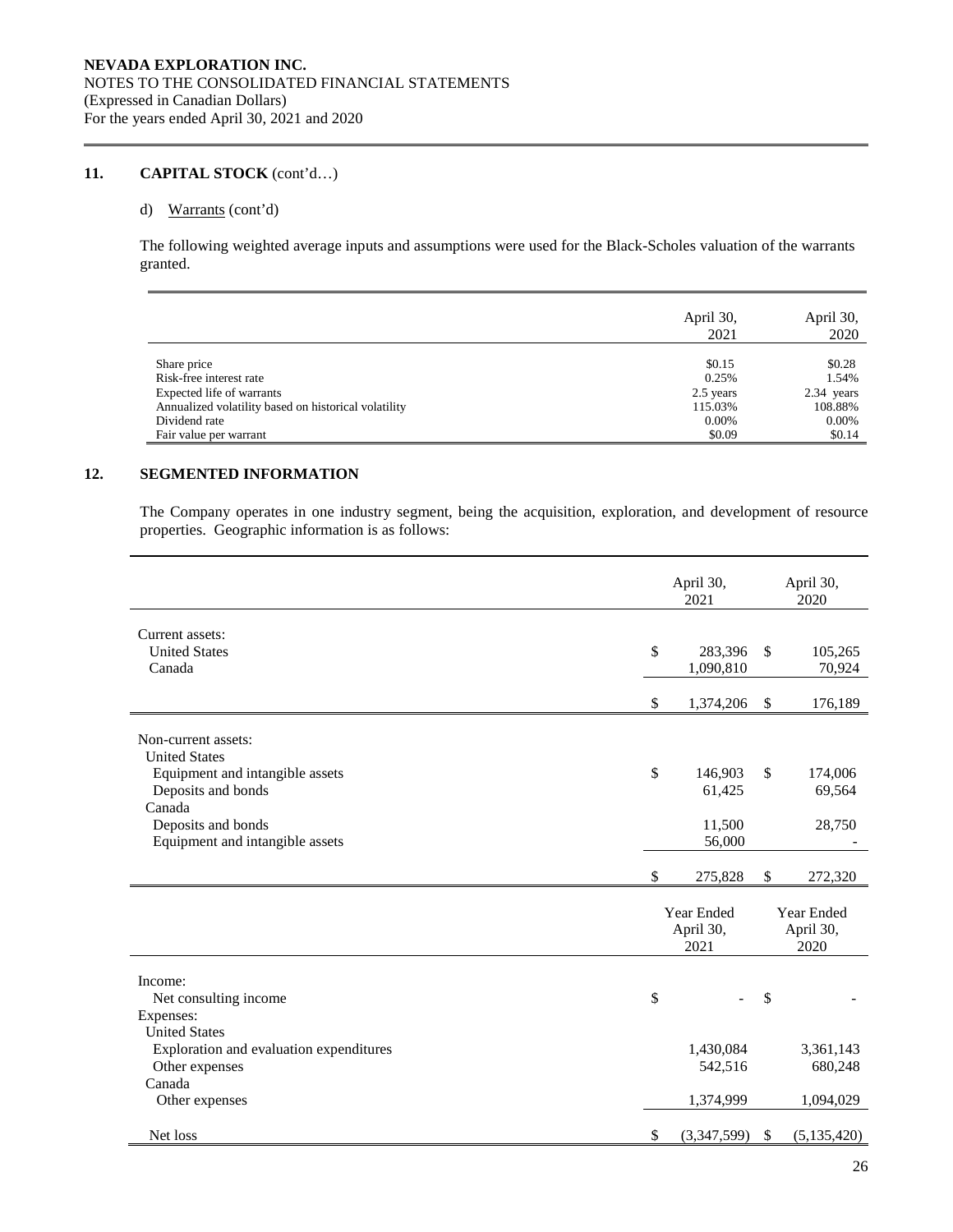### **13. COMMITMENTS**

As April 30, 2021, the Company has total office lease commitments of \$136,479 as follows:

- a) Total office lease payments of \$26,889 ending December 31, 2021.
- b) Total office lease payments of \$21,683 ending February 28, 2022.
- c) Total office lease payments of \$62,108 ending March 31, 2022.
- d) Total office lease payments of \$25,799 ending May 31, 2022.

### **14. FINANCIAL RISK MANAGEMENT**

#### **Fair value**

Financial instruments measured at fair value are classified into one of three levels in the fair value hierarchy according to the relative reliability of the inputs used to estimate the fair values. The three levels of the fair value hierarchy are:

Level 1 – Unadjusted quoted prices in active markets for identical assets or liabilities;

Level 2 – Inputs other than quoted prices that are observable for the asset or liability either directly or indirectly; and Level 3 – Inputs that are not based on observable market data.

Short term investments are measured at level 1 of the fair value hierarchy. The fair value of short term investments is measured at the market price of the common shares held at the measurement date. The carrying value of cash and cash equivalents, other receivables, deposits and bonds, and accounts payable and accrued liabilities approximate their fair value because of the short-term nature of these instruments.

The fair value of long-term deposits and bonds is measured at amortized cost and the carrying value approximates it fair value.

#### **Financial risk factors**

The Company's risk exposures and the impact on the Company's financial instruments are summarized below:

#### *Credit risk*

Credit risk is the risk of loss associated with a counterparty's inability to fulfill its payment obligations. The Company's credit risk is primarily attributable to cash and cash equivalents and deposits and bonds. Management believes that the credit risk concentration with respect to cash and cash equivalents, deposits and bonds is remote as it maintains accounts with highly-rated financial institutions.

Accounts receivable as of April 30, 2021 of \$19,254 (2020 - \$109,163) are in good standing. Management believes that the credit risk concentration with respect to financial instruments included in accounts receivable is minimal.

### *Liquidity risk*

Liquidity risk is the risk that the Company will not be able to meet its financial obligations as they fall due. The Company manages liquidity risk through the management of its capital structure and financial leverage. It also manages liquidity risk by continuously monitoring actual and projected cash flows. The Board of Directors reviews and approves the Company's operating and capital budgets, as well as any material transactions out of the normal course of business.

As at April 30, 2021, the Company had a cash and cash equivalent balance of \$1,026,796 (2020 - \$49,174) to settle current liabilities of \$502,576 (2020 - \$315,929). As disclosed in Note 1, the Company will need to raise additional funds to meet its obligations as they come due. The Company believes that there is minimal liquidity risk as at April 30, 2021 and 2020 based on funds received subsequent to year end. See Note 17.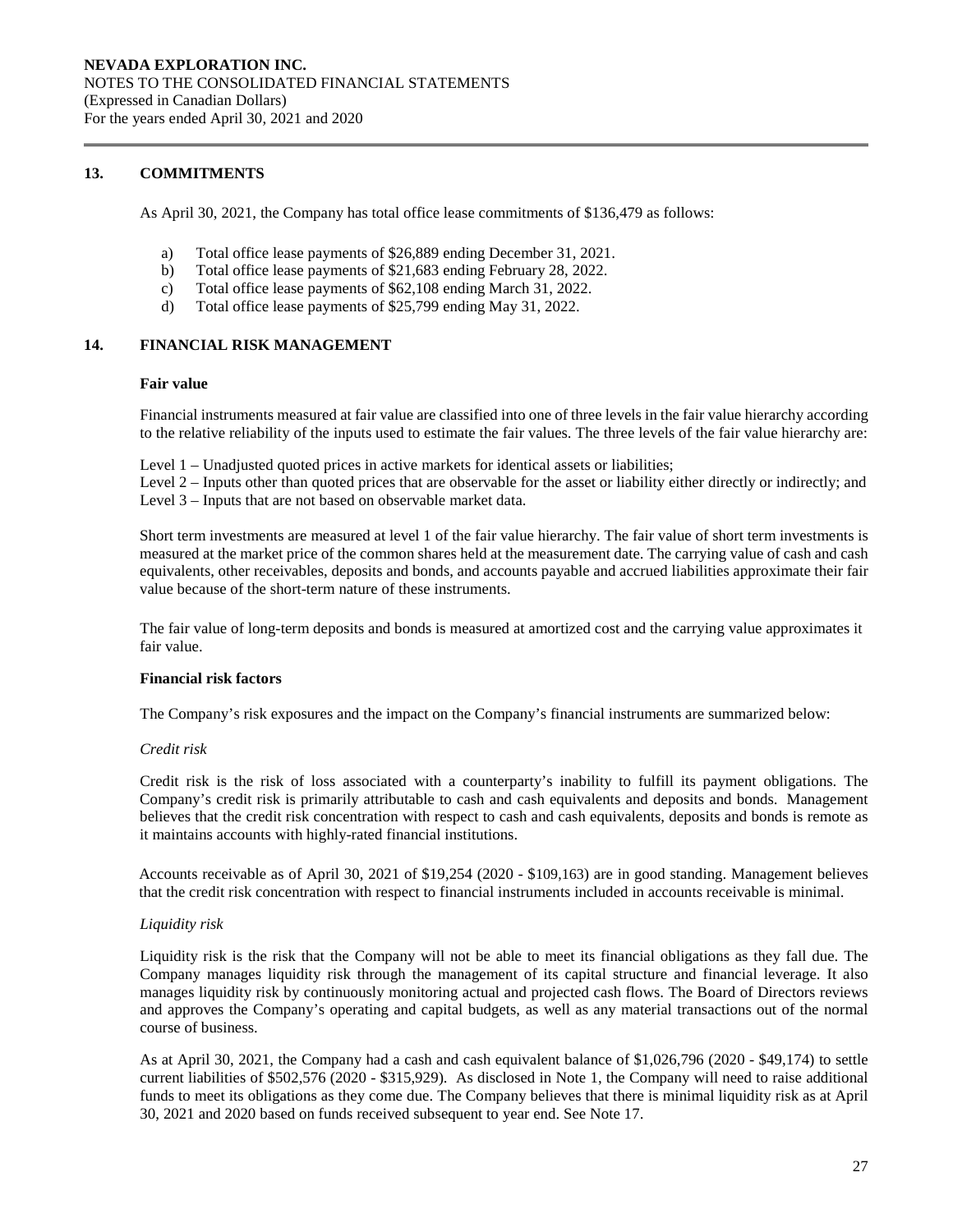### **14. FINANCIAL RISK MANAGEMENT** (cont'd…)

#### *Market risk*

Market risk is the risk of loss that may arise from changes in market factors such as interest rates, foreign exchange rates and equity prices.

(a) Interest rate risk

The Company is exposed to interest rate risk to the extent that the cash and cash equivalents maintained at the financial institutions is subject to floating rate of interest. The interest rate risks on cash and cash equivalents, deposits and bonds are not considered significant.

(b) Foreign currency risk

The Company is exposed to financial risk arising from fluctuations in foreign exchange rates and the degree of volatility of these rates. A significant portion of the Company's expenses is denominated in US dollars. Consequently, certain assets, liabilities and operating expenses are exposed to currency fluctuations. The Company does not use derivative instruments to reduce its exposure to foreign currency risk. Net assets denominated in foreign currency and the Canadian dollar equivalents as at April 30, 2021 are as follows:

|                     |    | <b>USD</b> | CDN       |
|---------------------|----|------------|-----------|
| Current assets      | \$ | 230,685    | 283,396   |
| Non-current assets  |    | 169,577    | 208,328   |
| Current liabilities |    | (41,600)   | (51, 106) |
|                     | S  | 358,662    | 440,618   |

Based on the above net exposures as at April 30, 2021, and assuming all other variables remain constant, a 10% change in the value of the US dollar against the Canadian dollar would result in an increase/decrease of \$35,866 in comprehensive loss.

# **15. CAPITAL MANAGEMENT**

In order to maintain its capital structure, the Company is dependent on equity funding and when necessary, raises capital through the issuance of equity instruments, primarily comprised of common shares and share purchase warrants. In the management of capital, the Company includes the components of equity.

The Company prepares annual estimates of exploration expenditures and monitors actual expenditures compared to the estimates to ensure that there is sufficient capital on hand to meet ongoing obligations. The Company's investment policy is to invest any excess cash in highly liquid short-term deposits with terms of one year or less and which can be liquidated after thirty days without interest penalty. The Company currently has insufficient capital to fund its exploration programs and is reliant on completing equity financings to fund further exploration (Note 1). The Company is not subject to any externally imposed capital requirements.

There were no changes in the Company's approach to capital management during the year ended April 30, 2021.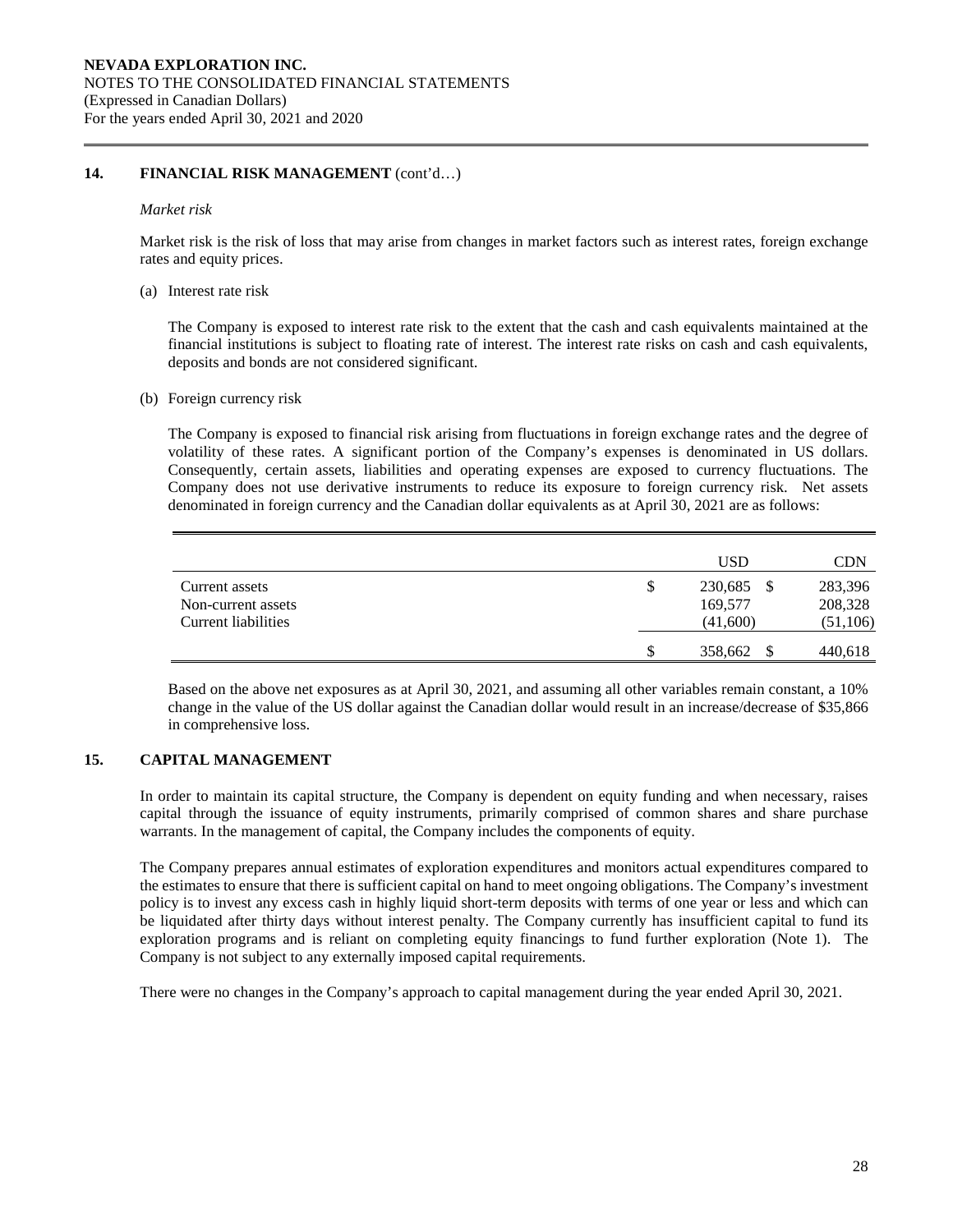# **16. INCOME TAXES**

A reconciliation of income taxes at statutory rates with the reported taxes is as follows:

|                                                                           |   | 2021        |    | 2020        |
|---------------------------------------------------------------------------|---|-------------|----|-------------|
| Loss before income taxes                                                  |   | (3,347,599) |    | (5,135,420) |
| Expected income tax recovery at average statutory rate of 27.00% for 2021 |   |             |    |             |
| $(2020 - 27.00\%)$                                                        | S | (903, 852)  | -S | (1,386,564) |
| Share-based payment and other non-deductible expenses                     |   | 173.224     |    | 79,029      |
| Share issuance cost incurred                                              |   | (82, 886)   |    | (43, 152)   |
| Difference in statutory rates and other                                   |   | 145.262     |    | 317,767     |
| Effect of foreign exchange differences                                    |   | 530.252     |    | (252,080)   |
| Tax benefits not recognized                                               |   | 138,000     |    | 1,285,000   |
|                                                                           |   |             |    |             |
| Total income taxes                                                        |   |             |    |             |

The deferred income tax balance is comprised of the following temporary differences:

|                                    | 2021                     |    | 2020        |
|------------------------------------|--------------------------|----|-------------|
| Deferred tax assets:               |                          |    |             |
| Non-capital loss carry-forwards    | 4,413,000                | S. | 4,309,000   |
| Share issue costs and other        | 130,000                  |    | 103,000     |
| Resource properties                | 2,614,000                |    | 2,607,000   |
| Deferred tax assets not recognized | (7,157,000)              |    | (7,019,000) |
| Net deferred tax assets            | $\overline{\phantom{a}}$ |    |             |

The Company has available for deduction against future taxable income non-capital losses of approximately \$8,703,000 and US net operating losses of approximately \$9,775,000 (expressed in Canadian dollars) expiring as follows:

|      | <b>CDN</b>      | US              |  |
|------|-----------------|-----------------|--|
| 2025 | \$<br>2,000     | \$              |  |
| 2026 | 203,000         |                 |  |
| 2027 | 858,000         |                 |  |
| 2028 | 569,000         |                 |  |
| 2029 | 549,000         |                 |  |
| 2030 | 81,000          |                 |  |
| 2031 | 357,000         | 672,000         |  |
| 2032 | 591,000         | 348,000         |  |
| 2033 | 391,000         | 447,000         |  |
| 2034 | 331,000         | 3,552,000       |  |
| 2035 | 224,000         | 1,751,000       |  |
| 2036 | 658,000         | 1,000           |  |
| 2037 | 472,000         | 574,000         |  |
| 2038 | 770,000         | 688,000         |  |
| 2039 | 777,000         | 708,000         |  |
| 2040 | 945,000         | 579,000         |  |
| 2041 | 925,000         | 455,000         |  |
|      | \$<br>8,703,000 | \$<br>9,775,000 |  |